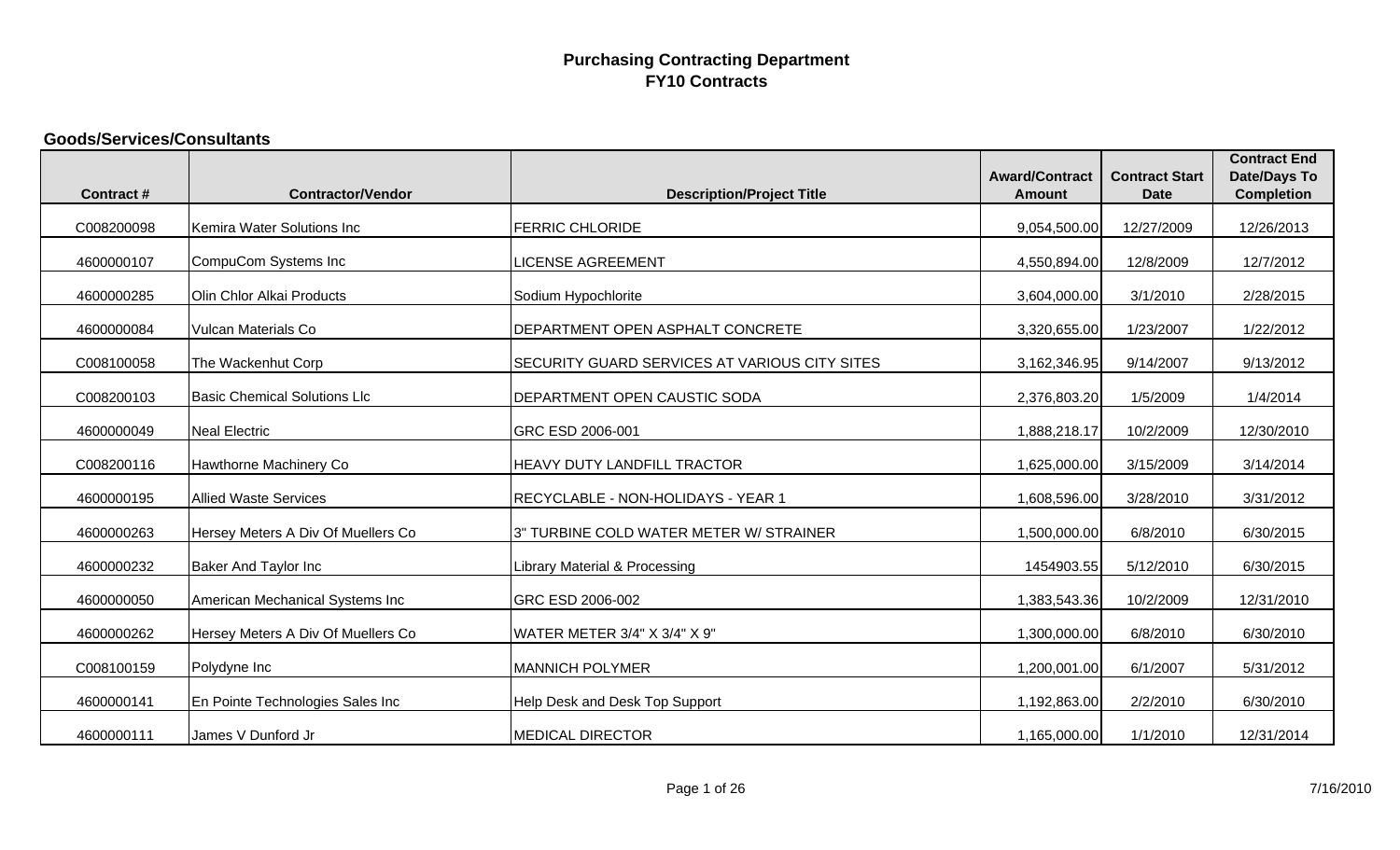|                  |                                        |                                              | <b>Award/Contract</b><br><b>Amount</b> | <b>Contract Start</b> | <b>Contract End</b><br><b>Date/Days To</b> |
|------------------|----------------------------------------|----------------------------------------------|----------------------------------------|-----------------------|--------------------------------------------|
| <b>Contract#</b> | <b>Contractor/Vendor</b>               | <b>Description/Project Title</b>             |                                        | <b>Date</b>           | <b>Completion</b>                          |
| 4600000082       | <b>Clean Harbors Environmental</b>     | <b>REMOVE SCUM/SLUDGE, GRIT</b>              | 999,999.99                             | 11/13/2009            | 11/30/2014                                 |
| 4600000086       | Downstream Services Inc                | Large Diameter Sewer Cleaning                | 999,999.99                             | 11/18/2009            | 11/17/2014                                 |
| 4600000162       | Hawthorne Machinery Co                 | <b>CATEPILLAR ENG GEN &amp; SWITCH GEARS</b> | 999,999.99                             | 2/24/2010             | 4/30/2015                                  |
| C008200102       | Downstream Services Inc                | SEWER SIPHONS AND PIPELINE CLEANING          | 996,480.00                             | 11/9/2009             | 1/11/2014                                  |
| 4600000229       | Dion International Trucks Llc          | <b>FRONT LOADING REFUSE PACKER</b>           | 933,194.00                             | 5/7/2010              | 5/6/2015                                   |
| 4600000064       | A TO Z BUSINESS SALES                  | Retrofit Particulate Traps                   | 904,975.00                             | 10/26/2009            | 11/9/2010                                  |
| 4600000221       | Orpak Usa Inc                          | Fuel management system                       | 900,000.00                             | 4/22/2010             | 6/30/2015                                  |
| 4600000244       | Rule Steel Tanks, Inc.                 | <b>HORIZONTAL GRINDER</b>                    | 766,616.00                             | 5/18/2010             | 5/19/2012                                  |
| 4600000191       | Jci Jones Chemicals Inc                | SODIUM HYPOCHLORITE 12.5%                    | 765,044.00                             | 3/24/2010             | 3/29/2015                                  |
| 4600000026       | Ahrens Corporation                     | <b>Repair and Construction Tasks</b>         | 746,580.88                             | 9/2/2009              | 3/30/2010                                  |
| 4600000178       | West Air Gases And Equipment Inc       | <b>LIQUID OXYGEN</b>                         | 710,665.00                             | 3/17/2010             | 3/16/2015                                  |
| 4600000053       | Dion International Trucks Llc          | <b>STRIPER, PAINT</b>                        | 703,170.01                             | 10/11/2009            | 6/25/2010                                  |
| 4600000157       | Ace Parking Management Inc             | <b>DEPARTMENT OPEN</b>                       | 655,461.00                             | 2/18/2010             | 2/17/2015                                  |
| 4600000061       | <b>Kme Fire Apparatus</b>              | <b>FIRE APPARATUS</b>                        | 648,328.35                             | 10/18/2009            | 10/18/2014                                 |
| 4600000213       | Aztec Landscaping Inc                  | <b>BRUSH MANAGEMENT</b>                      | 560,775.00                             | 4/10/2010             | 12/31/2010                                 |
| 4600000114       | Rotorcraft Support Inc                 | Bell 212 D/F Maint                           | 532,910.00                             | 1/29/2010             | 1/28/2015                                  |
| 4600000259       | <b>Burke Williams And Sorensen Llp</b> | <b>Legal Services DROP</b>                   | 515,000.00                             | 11/16/2009            | 11/15/2014                                 |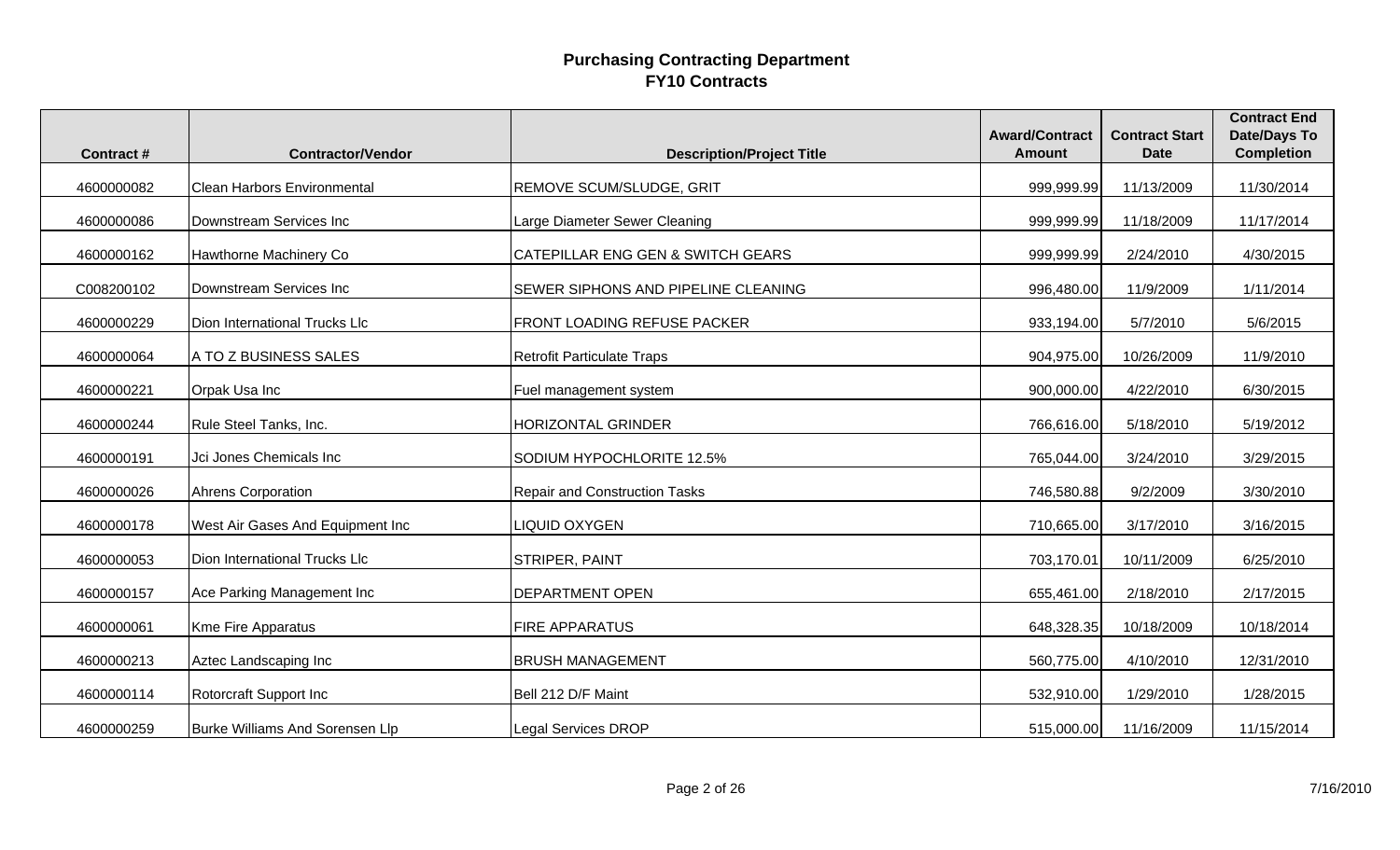| <b>Contract#</b> | <b>Contractor/Vendor</b>           | <b>Description/Project Title</b>         | <b>Award/Contract</b><br><b>Amount</b> | <b>Contract Start</b><br><b>Date</b> | <b>Contract End</b><br><b>Date/Days To</b><br><b>Completion</b> |
|------------------|------------------------------------|------------------------------------------|----------------------------------------|--------------------------------------|-----------------------------------------------------------------|
|                  | Road Works Inc                     |                                          |                                        |                                      |                                                                 |
| 4600000271       |                                    | <b>Asphalt Crack Sealing</b>             | 500,000.00                             | 6/15/2010                            | 6/30/2012                                                       |
| 4600000223       | Sunroad Auto Llc                   | PARTS, MOTORCRAFT                        | 495,389.00                             | 5/16/2010                            | 5/15/2015                                                       |
| C008200146       | Downstream Services Inc            | Class 1,2,&3, CCTV                       | 492,584.00                             | 5/21/2009                            | 5/20/2014                                                       |
| 4600000272       | Global Power Group, Inc            | ONE (1) TON HEAT PUMP                    | 480,000.00                             | 6/16/2010                            | 6/20/2011                                                       |
| 4600000183       | Dapper Tire Company                | TIRE, P225/60RSA16                       | 450,225.50                             | 3/21/2010                            | 3/20/2015                                                       |
| 4600000069       | <b>Cummins Cal Pacific Llc</b>     | <b>Particulate Filters</b>               | 439,662.96                             | 10/30/2009                           | 11/2/2010                                                       |
| 4600000017       | Marine Taxonomic Services LTD      | Sorting of Ocean Benthic Samples         | 432,200.00                             | 8/18/2009                            | 8/17/2014                                                       |
| 4600000175       | <b>Traffic Control Service Inc</b> | Crash Barriers, Yellow reusable sand     | 415,371.25                             | 3/15/2010                            | 3/14/2015                                                       |
| 4600000227       | <b>Rush Truck Centers</b>          | <b>REFUSE PACKER</b>                     | 410,123.02                             | 5/5/2010                             | 5/6/2013                                                        |
| 4600000065       | Dion International Trucks Llc      | <b>REFUSE PACKERS</b>                    | 382,522.00                             | 10/26/2009                           | 11/9/2010                                                       |
| 4600000001       | Hawthorne Machinery Co             | DEPARTMENT OPEN LEASE OF COMPACTOR       | 330,000.00                             | 8/1/2009                             | 7/31/2014                                                       |
| 4600000182       | Sunroad Auto Llc                   | 4x2 Crew Cab SECTION 1, ITEM 1           | 329,068.26                             | 4/15/2008                            | 4/14/2013                                                       |
| 4600000291       | Sunroad Auto Llc                   | <b>ELECTRIC CRANE</b>                    | 329,068.00                             | 4/15/2010                            | 4/14/2011                                                       |
| 4600000023       | <b>Ebsco Subscription Service</b>  | SUBSCRIPTIONS-MAIN TITLE LIST            | 325,000.00                             | 8/26/2009                            | 8/31/2014                                                       |
| 4600000129       | <b>Hydraulic Controls Inc</b>      | Section eighteen(18) of bid              | 321,050.00                             | 9/2/2009                             | 9/1/2014                                                        |
| 4600000109       | Zumar Industries Inc               | Reflective Highway Signs and Aluminum Bl | 307,654.50                             | 12/16/2009                           | 12/15/2014                                                      |
| 4600000120       | Dms Services Llc                   | Janitorial Service - Schedule 1          | 290,000.00                             | 2/6/2010                             | 3/31/2015                                                       |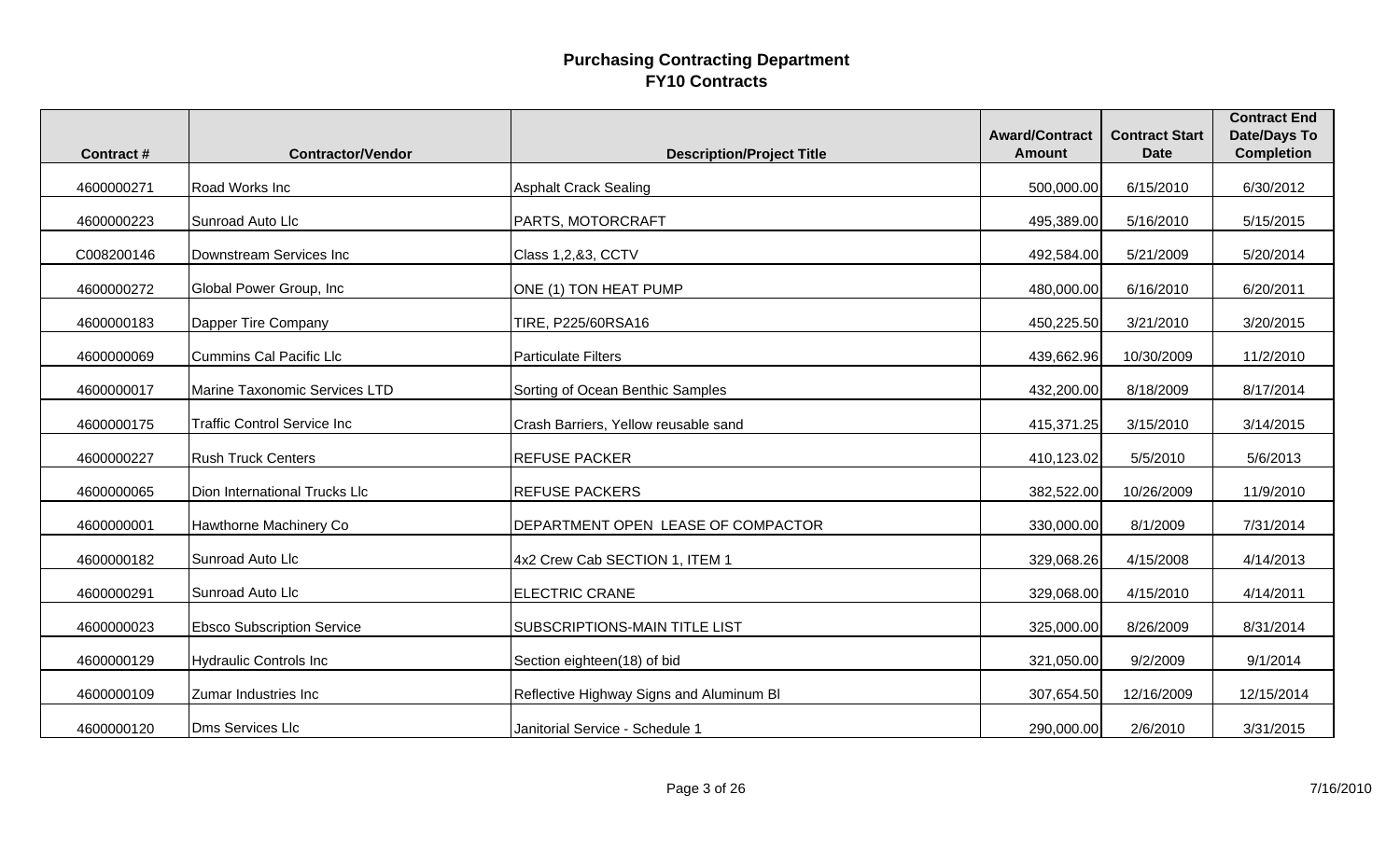| <b>Contract#</b> | <b>Contractor/Vendor</b>           | <b>Description/Project Title</b>               | <b>Award/Contract</b><br><b>Amount</b> | <b>Contract Start</b><br><b>Date</b> | <b>Contract End</b><br><b>Date/Days To</b><br><b>Completion</b> |
|------------------|------------------------------------|------------------------------------------------|----------------------------------------|--------------------------------------|-----------------------------------------------------------------|
|                  |                                    |                                                |                                        |                                      |                                                                 |
| 4600000260       | <b>Carbon Activated Corp</b>       | Carbon                                         | 287,000.00                             | 6/8/2010                             | 8/30/2011                                                       |
| 4600000077       | Flint Trading Inc                  | Preformed Thermoplastic Pavement Marking       | 279,411.12                             | 7/1/2009                             | 11/8/2014                                                       |
| 4600000045       | Kaman Industrial Technologies Corp | <b>MISCELLANEOUS BRAND BALL BEARINGS</b>       | 275,000.00                             | 9/28/2009                            | 10/1/2014                                                       |
| 4600000202       | Municipal Maintenance Equip        | <b>PARKING ENFORCEMENT SCOOTERS</b>            | 253,364.00                             | 4/2/2010                             | 6/14/2014                                                       |
| 4600000081       | B And B Heavy Equip Sales And      | <b>LEASE Heavy Duty Loaders</b>                | 250,800.00                             | 11/10/2009                           | 11/30/2014                                                      |
| 4600000254       | Ferguson Enterprises Inc           | ARC SS Shear Ring Coupling, 8" Clay X 8        | 250,000.00                             | 5/24/2010                            | 6/2/2015                                                        |
| C008200100       | Mar Con Products                   | PRE-CAST REINFORCED CONCRETE MANHOLE SEC       | 250,000.00                             | 1/9/2009                             | 1/8/2014                                                        |
| C008200114       | AAA Pipeline Inspection Inc        | DEPARTMENT OPEN CCTV INSPECTION OF SEWER       | 250,000.00                             | 9/21/2009                            | 3/1/2014                                                        |
| 4600000217       | <b>Jack Gosch Ford</b>             | <b>SECTION 1 - ITEM 1</b>                      | 243,992.36                             | 5/1/2010                             | 4/15/2015                                                       |
| 4600000117       | WEST COAST EQUIPMENT INC           | <b>MAIN BROOM</b>                              | 242,080.00                             | 1/9/2010                             | 1/30/2010                                                       |
| 4600000047       | Verdugo Testing Co Inc             | CERTIFICATION & TESTING OF STORAGE TANKS       | 240,000.00                             | 10/1/2009                            | 10/6/2013                                                       |
| 4600000235       | <b>Brodart Co</b>                  | Library Material & Processing                  | 240,000.00                             | 5/13/2010                            | 6/30/2015                                                       |
| 4600000080       | <b>B And B Equipment Rental</b>    | <b>DEPARTMENT OPEN Heavy Duty Wheel Loader</b> | 230,800.00                             | 11/10/2009                           | 11/30/2014                                                      |
| 4600000290       | Qualityway Building Maint Inc      | Janitorial Maintenance Service                 | 230,330.14                             | 6/30/2010                            | 7/31/2015                                                       |
| 4600000211       | E W Truck & Equipment Co Inc       | <b>DUMP TRUCK</b>                              | 224,282.00                             | 4/8/2010                             | 4/7/2015                                                        |
| 4600000014       | <b>Collaborative Services Inc</b>  | CONSULTANT, OUTREACH                           | 219,790.00                             | 8/13/2009                            | 8/10/2014                                                       |
| 4600000031       | <b>Burtech Pipeline Inc</b>        | <b>GRC Right of Way Pipleline</b>              | 218,736.61                             | 9/3/2009                             | 11/1/2009                                                       |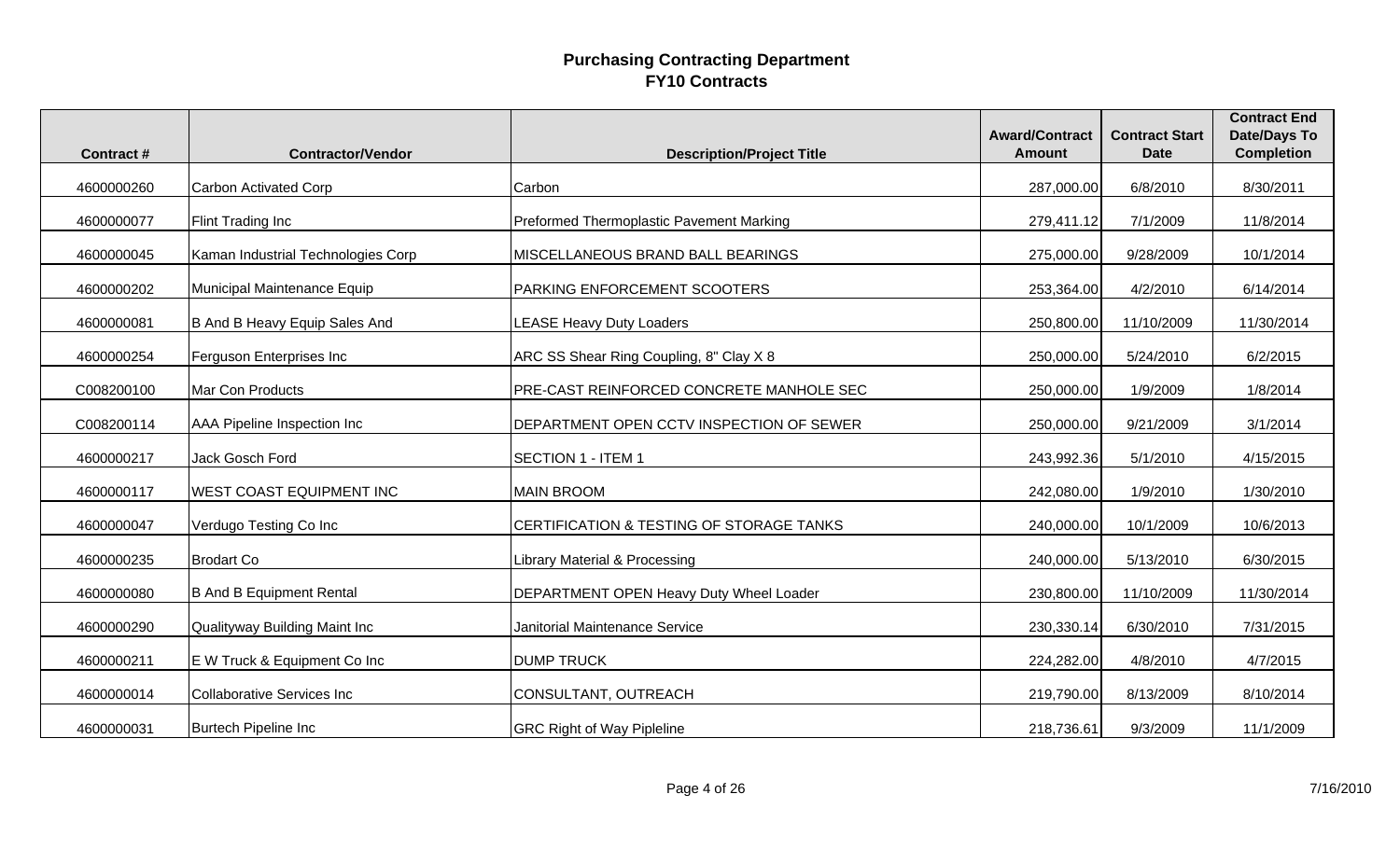| <b>Contract#</b> | <b>Contractor/Vendor</b>                  | <b>Description/Project Title</b>                | <b>Award/Contract</b><br><b>Amount</b> | <b>Contract Start</b><br><b>Date</b> | <b>Contract End</b><br>Date/Days To<br><b>Completion</b> |
|------------------|-------------------------------------------|-------------------------------------------------|----------------------------------------|--------------------------------------|----------------------------------------------------------|
|                  |                                           |                                                 |                                        |                                      |                                                          |
| 4600000150       | Raceway Ford                              | <b>ITEM 5 - TRUCK</b>                           | 216,936.62                             | 2/13/2010                            | 4/10/2010                                                |
| 4600000159       | Cart Mart Inc                             | <b>SECTION B - ITEM 2</b>                       | 214,645.00                             | 2/23/2010                            | 2/22/2015                                                |
| 4600000072       | <b>Galvin Preservation Associates Inc</b> | <b>DEPARTMENT OPEN Historical Resources Con</b> | 200,000.00                             | 11/4/2009                            | 11/22/2014                                               |
| C008200139       | Hill Brothers Chemical Co                 | Ammonium Hydroxide                              | 200,000.00                             | 7/27/2009                            | 3/26/2014                                                |
| 4600000006       | Dion International Trucks Llc             | Aerial Lift/Crane Truck SECT -ITEM 1            | 195,284.49                             | 7/31/2009                            | 7/31/2012                                                |
| 4600000181       | Pacific Coast Chemicals Co                | CALCIUM THIOSULFATE 24%w/w                      | 190,280.00                             | 3/19/2010                            | 3/18/2015                                                |
| 4600000137       | Nixon Egli Equipment Company              | MACHINE, MILLING                                | 189,090.48                             | 1/30/2010                            | 12/21/2013                                               |
| 4600000151       | Villa Ford Inc                            | <b>ITEM 3 - TRUCK</b>                           | 188,826.60                             | 2/13/2010                            | 1/31/2011                                                |
| 4600000074       | Hawthorne Machinery Co                    | <b>DEPARTMENT OPEN</b>                          | 185,100.00                             | 11/3/2009                            | 11/2/2010                                                |
| 4600000153       | Raceway Ford                              | <b>ITEM 5 - TRUCK</b>                           | 182,223.00                             | 2/17/2010                            | 1/31/2011                                                |
| 4600000197       | Pacific Pipeline Supply                   | ELBOW HYDRANT 6" X 16" MJXF 16R                 | 180,000.00                             | 3/29/2010                            | 4/30/2010                                                |
| 4600000155       | Zoll Data Systems Inc                     | <b>DEPT. OPEN</b>                               | 179,978.75                             | 2/1/2010                             | 2/16/2015                                                |
| 4600000177       | Kme Fire Apparatus                        | <b>REPAIR</b>                                   | 178,246.53                             | 3/17/2010                            | 3/16/2015                                                |
| 4600000068       | Hawthorne Lift Systems                    | <b>DEPARTMENT OPEN PARTICULATE FILTERS</b>      | 169,724.40                             | 10/30/2009                           | 11/2/2010                                                |
| 4600000149       | <b>Bob Stall Chevrolet</b>                | <b>ITEM 6 - TRUCK</b>                           | 167,337.27                             | 2/13/2010                            | 1/31/2011                                                |
| C008200132       | Agati Inc                                 | ALTRA FORMA 9 PIECE SET                         | 167,186.37                             | 5/7/2009                             | 5/6/2014                                                 |
| 4600000224       | Mobile Medical Vehicles Inc               | <b>DIVER TRAILER</b>                            | 166,827.00                             | 5/7/2010                             | 5/6/2015                                                 |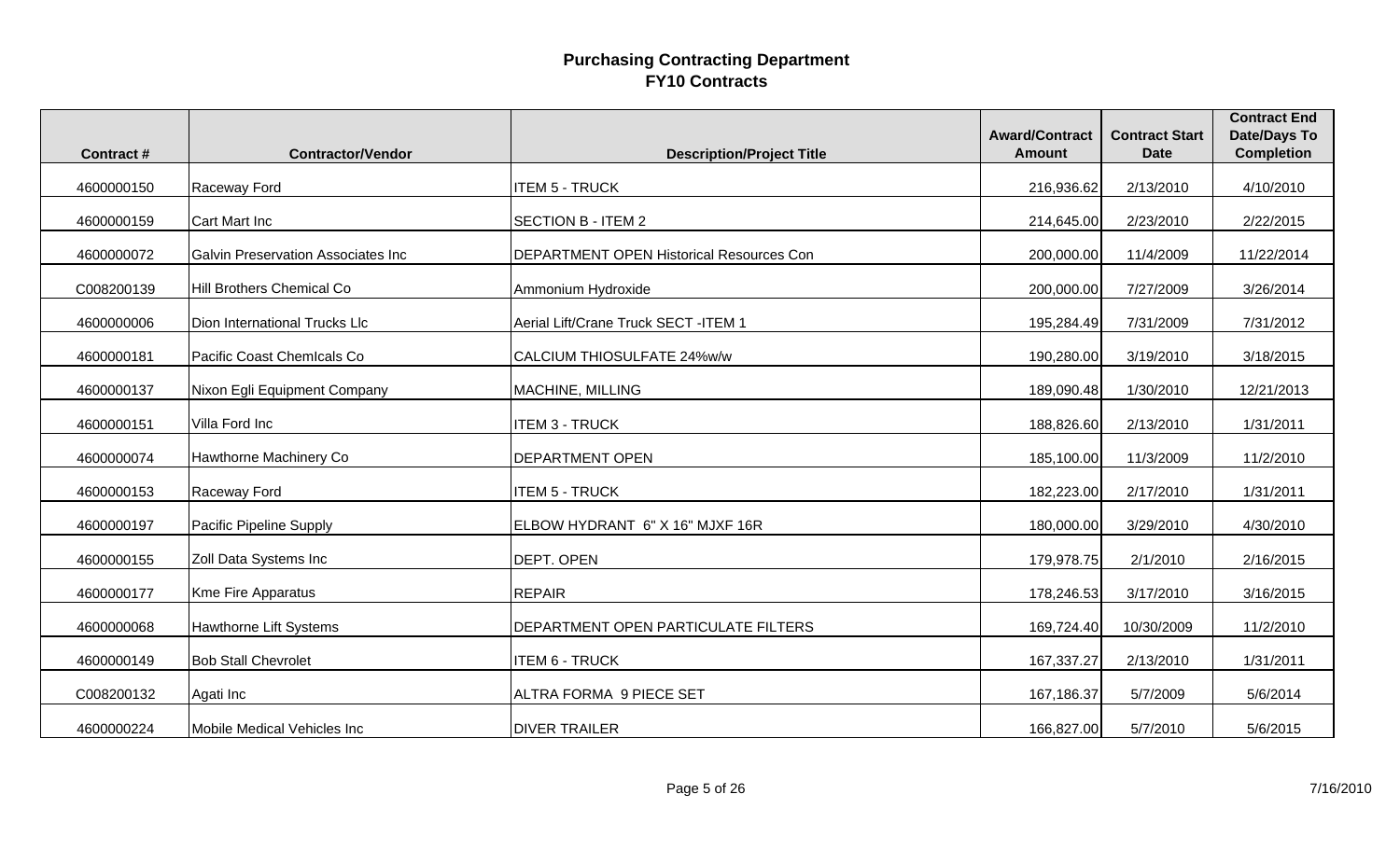| <b>Contract#</b> | <b>Contractor/Vendor</b>             | <b>Description/Project Title</b>                    | <b>Award/Contract</b><br><b>Amount</b> | <b>Contract Start</b><br><b>Date</b> | <b>Contract End</b><br><b>Date/Days To</b><br><b>Completion</b> |
|------------------|--------------------------------------|-----------------------------------------------------|----------------------------------------|--------------------------------------|-----------------------------------------------------------------|
|                  |                                      |                                                     |                                        |                                      |                                                                 |
| 4600000007       | So Cal Tree Care Inc                 | TREE MAINTENANCE                                    | 166,725.00                             | 8/3/2009                             | 7/31/2014                                                       |
| 4600000125       | Mission Equipment & Lifts Inc        | Section twelve (12) of bid                          | 165,000.00                             | 1/12/2010                            | 9/2/2014                                                        |
| 4600000231       | Air Trak                             | SERVICE LEVEL AGREEMENT                             | 161,600.00                             | 5/12/2010                            | 5/12/2015                                                       |
| 4600000088       | Merchants Landscape Services Inc     | DEPARTMENT OEPN - LANDSCAPE MTCE                    | 160,103.00                             | 11/19/2009                           | 11/30/2014                                                      |
| 4600000138       | Arenson Office Furniture             | FILE CABINET - 2 DWR                                | 159,922.08                             | 1/30/2010                            | 4/30/2011                                                       |
| 4600000042       | <b>TESERRA</b>                       | LANDSCAPE MTCE CATEGORY II                          | 159,146.00                             | 9/23/2009                            | 9/30/2014                                                       |
| 4600000139       | International Dioxide, Inc.          | <b>OTAY FILTRATION PLANT</b>                        | 155,416.96                             | 1/30/2010                            | 1/29/2015                                                       |
| C008200119       | Jacobs Consultancy Inc               | <b>CONSULTANT</b>                                   | 153,088.00                             | 3/27/2010                            | 3/26/2014                                                       |
| 4600000012       | <b>Bob Turners Crane Service Inc</b> | <b>OPERATED HYDRO CRANES</b>                        | 150,000.00                             | 9/1/2009                             | 8/9/2014                                                        |
| 4600000036       | Cameo Paper And Janitorial Supply C  | Pigskin Work Gloves                                 | 150,000.00                             | 9/14/2009                            | 10/10/2014                                                      |
| 4600000248       | Pacific Pipeline Supply              | COUPLING TRANS CI-AC RB 16" 18.90-19.20             | 150,000.00                             | 5/21/2010                            | 6/2/2015                                                        |
| 4600000273       | Park West Landscape Inc              | <b>CATEGORY II</b>                                  | 150,000.00                             | 6/17/2010                            | 6/30/2015                                                       |
| 4600000287       | Hydro Scape Products Inc             | <b>CALSENSE</b>                                     | 150,000.00                             | 6/29/2010                            | 6/30/2015                                                       |
| 4600000085       | Early Morning Software Inc           | Contractor/Vendor/Subcontractor Management Software | 146,000.00                             | 1/8/2010                             | 1/7/2015                                                        |
| 4600000004       | <b>B And Z Builders Inc</b>          | DEPARTMENT OPEN BOARD & SECURE                      | 144,599.98                             | 7/28/2009                            | 7/14/2014                                                       |
| 4600000158       | Dion International Trucks Llc        | DEPARTMENT OPEN REPAIR SERVICES                     | 138,210.00                             | 2/23/2010                            | 2/22/2015                                                       |
| 4600000179       | Jospeh DeRoest                       | <b>Heavy Duty Roll-Off Bin Containers</b>           | 136,928.21                             | 3/18/2010                            | 3/31/2015                                                       |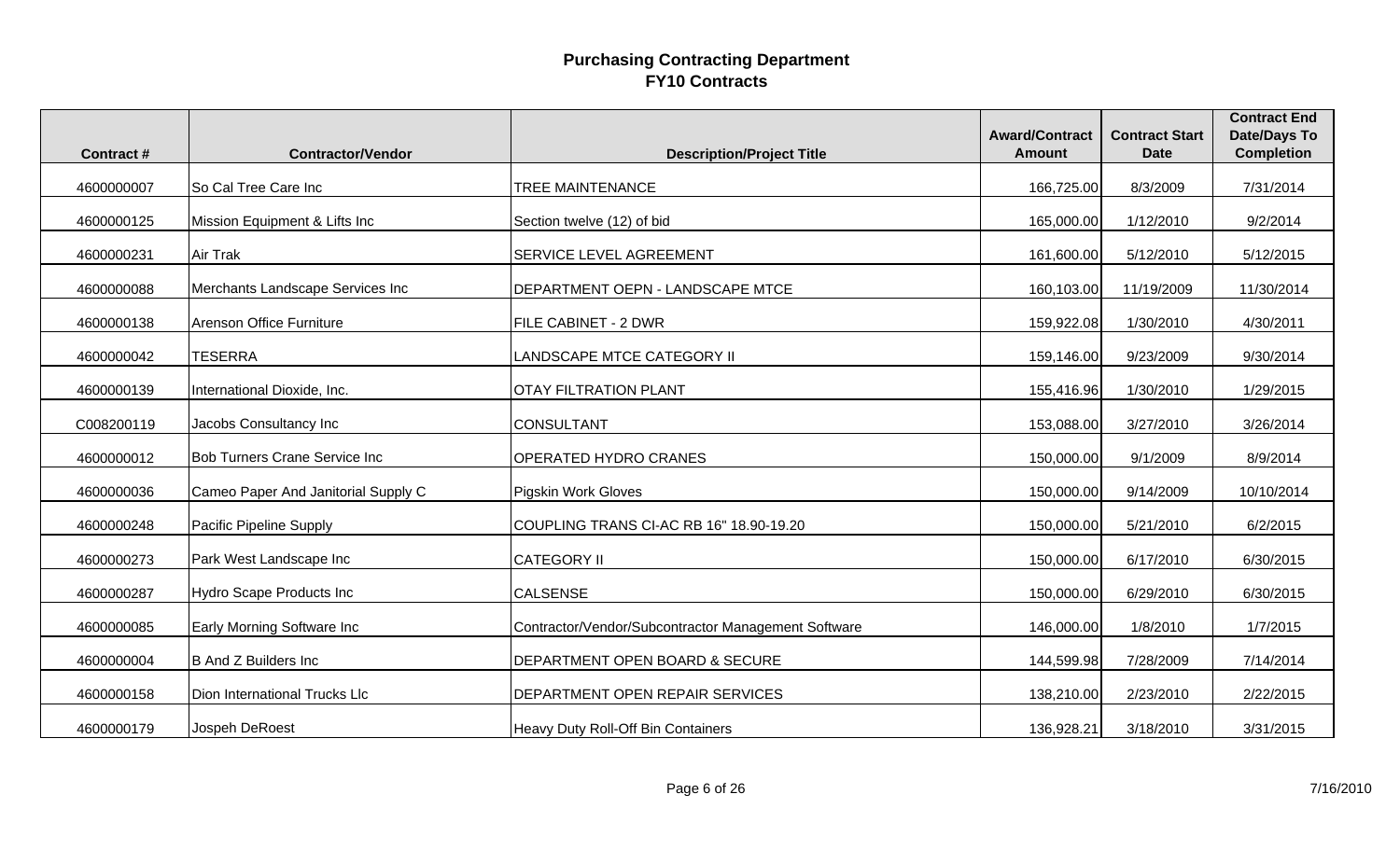|                  |                                    |                                       | <b>Award/Contract</b><br><b>Amount</b> | <b>Contract Start</b> | <b>Contract End</b><br><b>Date/Days To</b> |
|------------------|------------------------------------|---------------------------------------|----------------------------------------|-----------------------|--------------------------------------------|
| <b>Contract#</b> | <b>Contractor/Vendor</b>           | <b>Description/Project Title</b>      |                                        | <b>Date</b>           | <b>Completion</b>                          |
| C008200135       | Westturf Landscape Maintenance     | LANDSCAPE MTCE POLICE DEPARTMENT      | 135,000.00                             | 9/8/2009              | 5/31/2014                                  |
| 4600000166       | <b>BMEA Enterprises Inc</b>        | <b>ERGONOMIC OFFICE SEATING</b>       | 134,260.65                             | 3/4/2010              | 3/3/2015                                   |
| 4600000046       | Brewer Crane And Rigging Llc       | RENTAL OF OPERATED HYDRO CRANES       | 131,830.00                             | 9/1/2009              | 8/31/2014                                  |
| 4600000090       | Facility Wizards Inc               | Licensed Software Hosting             | 126,900.00                             | 11/20/2009            | 6/30/2014                                  |
| C008200144       | San Diego Friction Prod Inc        | 18023                                 | 125,450.04                             | 4/30/2010             | 5/14/2014                                  |
| 4600000284       | <b>Bauer San Francisco</b>         | DEPARTMENT OPEN - VARIOUS MSA ITEMS   | 125,000.00                             | 6/28/2010             | 6/30/2015                                  |
| 4600000124       | San Diego Police Equipment Co      | <b>BODY ARMOR</b>                     | 123,533.48                             | 1/12/2010             | 1/31/2015                                  |
| 4600000286       | Toms Janitorial Services, Inc      | Janitorial Maintenance Service        | 121,525.13                             | 6/29/2010             | 7/31/2015                                  |
| 4600000039       | <b>Unifirst Corporation</b>        | <b>PATCHES</b>                        | 117,022.23                             | 10/16/2009            | 10/23/2009                                 |
| 4600000009       | <b>Unifirst Corporation</b>        | DEPARTMENT OPEN UNIFORM SERVICES      | 114,747.35                             | 8/4/2009              | 9/19/2012                                  |
| 4600000246       | South Coast Emergency Vehicle Serv | <b>REPAIR SERVICES</b>                | 114,400.00                             | 5/20/2010             | 5/31/2015                                  |
| 4600000193       | Imperial Sprinkler Supply Inc      | <b>HUNTER</b>                         | 112,000.00                             | 3/25/2010             | 3/31/2015                                  |
| 4600000118       | T And T Janitorial                 | Janitorial Maint Service - Schedule 8 | 108,523.06                             | 2/6/2010              | 3/31/2015                                  |
| 4600000038       | Acacia Landscape Company           | LANDSCAPE MTCE NORTH CITY             | 108,468.00                             | 9/27/2009             | 10/31/2014                                 |
| 4600000201       | <b>Hms Construction</b>            | <b>Conduit Stubs Under Curb</b>       | 106,700.00                             | 4/1/2010              | 7/28/2014                                  |
| 4600000022       | <b>Byrne Doughty Mgt Corp</b>      | DEPARTMENT OPEN MISCELLANEOUS FORMS   | 103,056.05                             | 8/25/2009             | 9/9/2014                                   |
| 4600000209       | Southland Envelope Company Inc     | ENVELOPE #9 SPECIAL WINDOW ENVELOPES  | 102,340.83                             | 4/7/2010              | 4/6/2015                                   |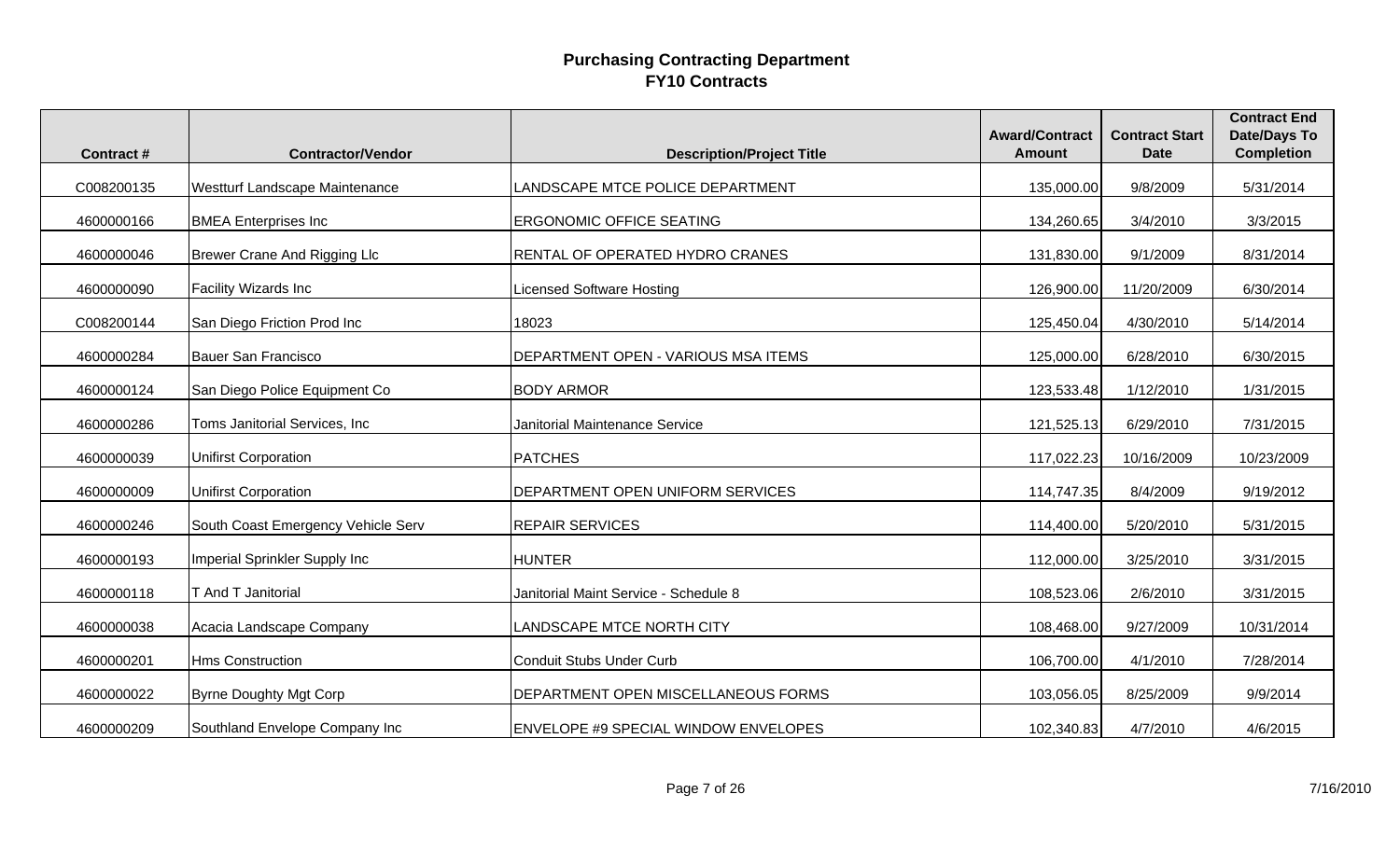| Contract#  | <b>Contractor/Vendor</b>                 | <b>Description/Project Title</b>        | <b>Award/Contract</b><br><b>Amount</b> | <b>Contract Start</b><br><b>Date</b> | <b>Contract End</b><br><b>Date/Days To</b><br><b>Completion</b> |
|------------|------------------------------------------|-----------------------------------------|----------------------------------------|--------------------------------------|-----------------------------------------------------------------|
| 4600000143 | Cascade Turf Llc                         | <b>Hook Blade Setup</b>                 | 100,000.00                             | 2/6/2010                             | 2/14/2015                                                       |
| 4600000163 | J L Krueger Landscape Services           | <b>EXTRAORDINARY LABOR</b>              | 100,000.00                             | 2/28/2010                            | 3/14/2015                                                       |
| 4600000196 | <b>Fire Watch</b>                        | <b>CITY ADMINISTRATION BLDG</b>         | 100,000.00                             | 3/28/2010                            | 3/31/2015                                                       |
| 4600000249 | Pacific Pipeline Supply                  | PIPE PVC C-905 16" X 20' CLASS-235      | 100,000.00                             | 5/21/2010                            | 6/2/2015                                                        |
| 4600000261 | Hersey Meters A Div Of Muellers Co       | 6" FIRE SERVICE METER WITH BYPASS METER | 100,000.00                             | 6/8/2010                             | 6/30/2015                                                       |
| 4600000236 | <b>Bwi</b>                               | <b>Library Material</b>                 | 99,999.99                              | 5/13/2010                            | 6/30/2015                                                       |
| C008200150 | Ferguson Enterprises Inc                 | See external contract for list          | 99,000.00                              | 1/4/2010                             | 6/19/2013                                                       |
| 4600000161 | <b>Fisher Safety Fisher Scientific</b>   | <b>DEPARTMENT OPEN</b>                  | 95,000.00                              | 2/24/2010                            | 3/14/2011                                                       |
| C008200149 | Design Space Modular Buildings Inc       | PORTABLE BUILDING                       | 92,274.13                              | 6/15/2009                            | 5/14/2014                                                       |
| 4600000106 | Cox Media SD 4 (Channel 4)               | <b>ADVERTISING</b>                      | 90,000.00                              | 10/19/2009                           | 3/28/2010                                                       |
| 4600000145 | <b>Buck Consultants L L C</b>            | Professional Actuarial Consulting       | 90,000.00                              | 2/10/2010                            | 2/15/2013                                                       |
| 4600000187 | Hilton Farnkopf And Hobson Llc           | <b>ENVIRONMENTAL RESOURCE SVC</b>       | 90,000.00                              | 3/22/2010                            | 9/30/2010                                                       |
| 4600000240 | Godwin Pumps Of America Inc              | MAINT & REPAIR CITY-OWNED               | 90,000.00                              | 5/14/2010                            | 5/31/2011                                                       |
| 4600000241 | Charles King Company Inc                 | <b>MAINT &amp; REPAIR CITY-OWNED</b>    | 90,000.00                              | 5/15/2010                            | 5/31/2011                                                       |
| C008200105 | OCB Reprographics San Diego              | SCHEDULE #1 DOUBLE SIDED COPIES         | 89,732.00                              | 5/5/2008                             | 5/4/2012                                                        |
| 4600000127 | <b>Environmental Resource Associates</b> | Air Compressor Parts                    | 85,000.00                              | 1/13/2010                            | 9/1/2014                                                        |
| 4600000156 | <b>Environmental Water Solutions Inc</b> | <b>Air Compressor Parts</b>             | 85,000.00                              | 2/18/2010                            | 9/2/2014                                                        |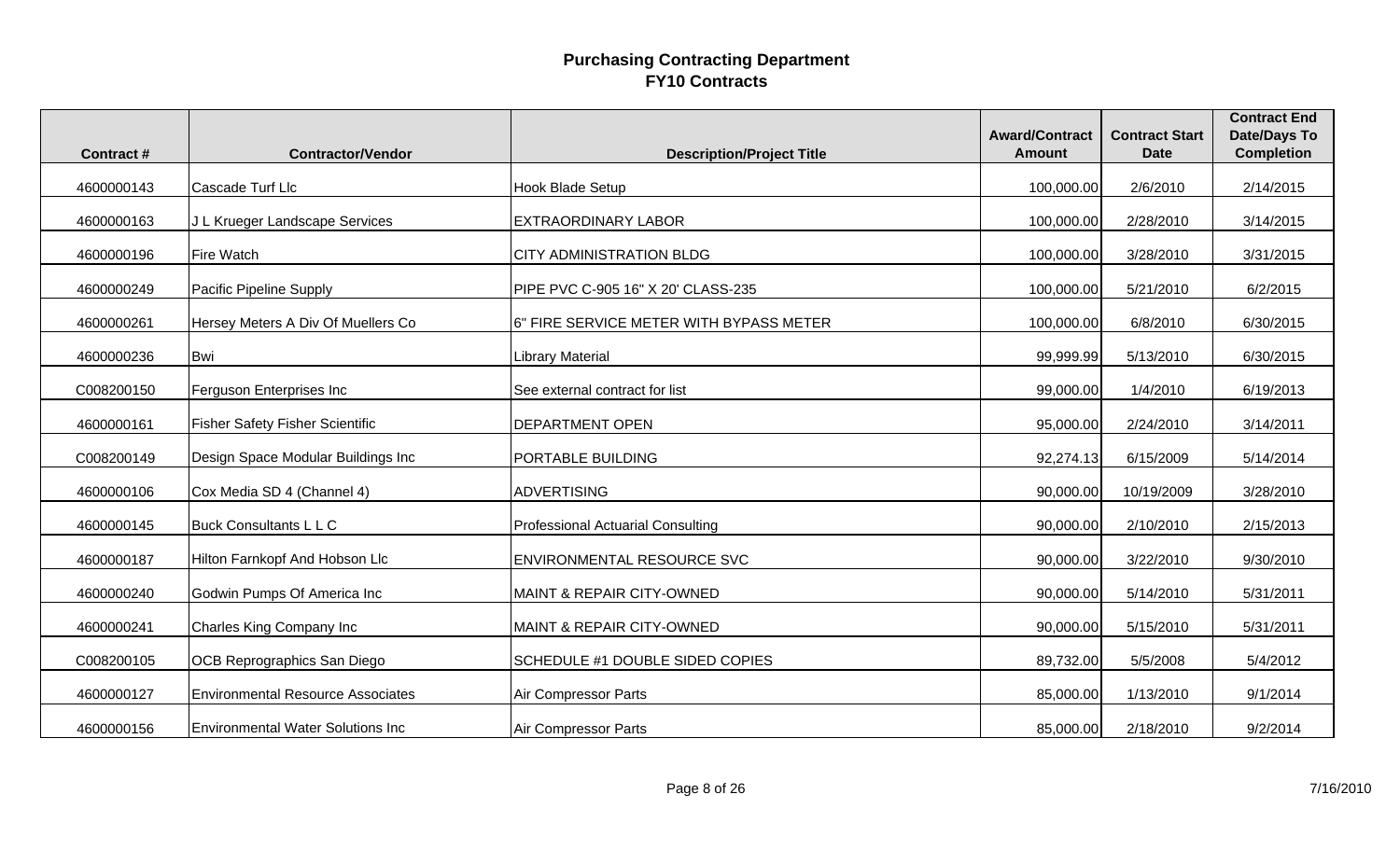| <b>Contract#</b> | <b>Contractor/Vendor</b>            | <b>Description/Project Title</b>         | <b>Award/Contract</b><br><b>Amount</b> | <b>Contract Start</b><br><b>Date</b> | <b>Contract End</b><br><b>Date/Days To</b><br><b>Completion</b> |
|------------------|-------------------------------------|------------------------------------------|----------------------------------------|--------------------------------------|-----------------------------------------------------------------|
| 4600000278       | <b>BASF Corp</b>                    | POLYMER                                  | 83,560.13                              | 6/22/2010                            | 8/14/2013                                                       |
| 4600000062       | Donnoe and Associates Inc           | <b>Police Detective Promotional</b>      | 80,000.00                              | 10/21/2009                           | 11/3/2014                                                       |
| 4600000167       | My-Hanh Thi Pham                    | Janitorial Mtce                          | 79,782.65                              | 3/4/2010                             | 3/31/2015                                                       |
| 4600000041       | Aztec Landscaping Inc               | LANDSCAPE                                | 79,327.19                              | 10/1/2009                            | 9/30/2014                                                       |
| 4600000032       | <b>Quality Coast Inc</b>            | CLEANING SLUDGE BAY HOPPER MBC           | 78,960.20                              | 9/8/2009                             | 9/30/2014                                                       |
| 4600000212       | San Diego Freightliner Inc          | <b>DUMP TRUCK</b>                        | 77,785.00                              | 4/8/2010                             | 4/7/2015                                                        |
| 4600000000       | <b>Crop Production Services Inc</b> | FUNGICIDES, HERBICIDES AND INSECTICIDES  | 75,273.02                              | 7/20/2009                            | 8/31/2011                                                       |
| 4600000057       | Mtgl Inc                            | DEPARTMENT OPEN ASBESTOS PROJECT MONITOR | 75,000.00                              | 11/1/2009                            | 10/31/2012                                                      |
| C008200117       | Hawthorne Lift Systems              | DEPARTMENT OPEN FORKLIFT MTCE            | 75,000.00                              | 3/1/2009                             | 2/28/2014                                                       |
| 4600000048       | <b>TESERRA</b>                      | <b>LANDSCAPE MTCE SITE 1</b>             | 74,573.00                              | 10/28/2009                           | 11/30/2014                                                      |
| C008200087       | <b>Amtech Elevator Services</b>     | <b>ELEVATOR MTCE</b>                     | 73,944.00                              | 12/1/2008                            | 11/30/2013                                                      |
| 4600000208       | <b>BEDCO INC</b>                    | <b>CONVENIENCE STEPS</b>                 | 73,162.00                              | 4/16/2010                            | 4/15/2011                                                       |
| 4600000056       | Sunroad Auto Llc                    | <b>TRUCK</b>                             | 70,103.71                              | 10/13/2009                           | 9/16/2012                                                       |
| 4600000216       | Cart Mart Inc                       | 3,000 GVW POUND ELECTRIC BURDEN CARTS    | 70,002.00                              | 4/16/2010                            | 4/15/2015                                                       |
| 4600000234       | Pervo Paint Company                 | PAINT, TRAFFIC HOT WHITE 250GL/TOTES     | 66,000.00                              | 4/1/2010                             | 2/26/2012                                                       |
| 4600000128       | Turblex Inc                         | Section fourteen(14) of bid              | 65,900.00                              | 1/13/2010                            | 9/1/2014                                                        |
| 4600000092       | Goldkamp Landscaping                | <b>LANDSCAPE MTCE CATEGORY II</b>        | 65,688.30                              | 12/1/2009                            | 11/30/2014                                                      |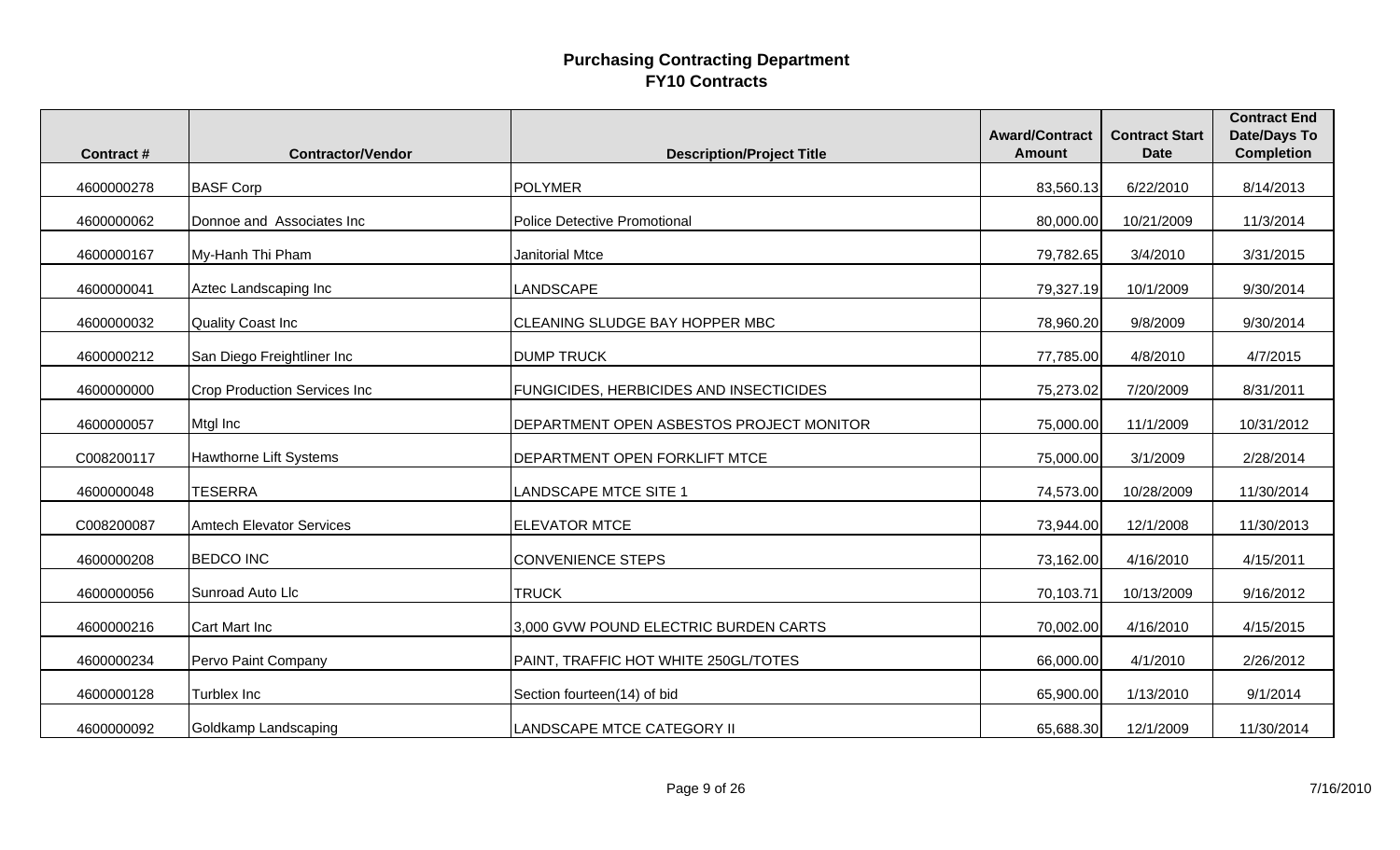| <b>Contract#</b> | <b>Contractor/Vendor</b>              | <b>Description/Project Title</b>         | <b>Award/Contract</b><br><b>Amount</b> | <b>Contract Start</b><br><b>Date</b> | <b>Contract End</b><br><b>Date/Days To</b><br><b>Completion</b> |
|------------------|---------------------------------------|------------------------------------------|----------------------------------------|--------------------------------------|-----------------------------------------------------------------|
|                  |                                       |                                          |                                        |                                      |                                                                 |
| 4600000063       | <b>West Coast Online Information</b>  | ONLINE FILING CAMPAIGN DISCLOSURE MAINT. | 63,580.00                              | 10/1/2009                            | 9/30/2014                                                       |
| 4600000071       | Global Power Inc                      | <b>MTCE OF STATION GENERATORS:</b>       | 63,526.00                              | 11/4/2009                            | 11/20/2014                                                      |
| C008200140       | <b>Basic Chemical Solutions Llc</b>   | <b>TUCK STAND</b>                        | 63,000.00                              | 7/27/2009                            | 4/14/2014                                                       |
| 4600000130       | Shoreline Land Care Inc               | <b>DEPARTMENT OPEN</b>                   | 60,565.06                              | 1/15/2010                            | 1/31/2015                                                       |
| 4600000011       | C And M Crane Rental Inc              | RENTAL OF OPERATED HYDRO CRANES          | 57,680.00                              | 9/1/2009                             | 8/31/2010                                                       |
| 4600000043       | <b>TESERRA</b>                        | LANDSCAPE MAINTENANCE                    | 55,326.60                              | 9/24/2009                            | 10/31/2010                                                      |
| 4600000207       | Villa Ford Inc                        | SUV, HYBRID                              | 54,894.43                              | 4/8/2010                             | 4/7/2015                                                        |
| 4600000091       | Aztec Landscaping Inc                 | LANDSCAPE MTCE CATEGORY V                | 53,101.15                              | 11/29/2009                           | 12/31/2014                                                      |
| C008200133       | Arenson Office Furniture              | <b>BOOK CART</b>                         | 52,396.00                              | 5/7/2010                             | 5/6/2014                                                        |
| 4600000174       | Aztec Landscaping Inc                 | <b>EXTRAORDINARY LABOR</b>               | 52,212.33                              | 3/13/2010                            | 4/14/2015                                                       |
| 4600000089       | Iteris Inc                            | COMPLETE VIDEO DETECTION SYSTEM          | 51,162.00                              | 11/20/2009                           | 11/30/2014                                                      |
| 4600000133       | Allstar Fire Equipment Inc            | <b>WATEROUS PUMP PARTS</b>               | 50,612.25                              | 1/19/2010                            | 1/31/2015                                                       |
| 4600000018       | <b>TEGSCO LLC</b>                     | TOWING DISPATCH CENTER                   | 50,000.00                              | 8/20/2009                            | 8/9/2014                                                        |
| 4600000098       | <b>Collaborative Services Inc</b>     | <b>FORENSIC PROFICIENCY TESTING</b>      | 50,000.00                              | 12/3/2009                            | 12/2/2014                                                       |
| 4600000160       | J G Tucker And Son Inc                | <b>DEPARTMENT OPEN</b>                   | 50,000.00                              | 2/24/2010                            | 3/14/2011                                                       |
| 4600000184       | High Tech Irrigation                  | <b>RAINBIRD GOLF PRODUCTS</b>            | 50,000.00                              | 3/22/2010                            | 3/31/2015                                                       |
| 4600000206       | <b>Westturf Landscape Maintenance</b> | <b>EXTRAORDINARY LABOR</b>               | 50,000.00                              | 4/6/2010                             | 4/30/2015                                                       |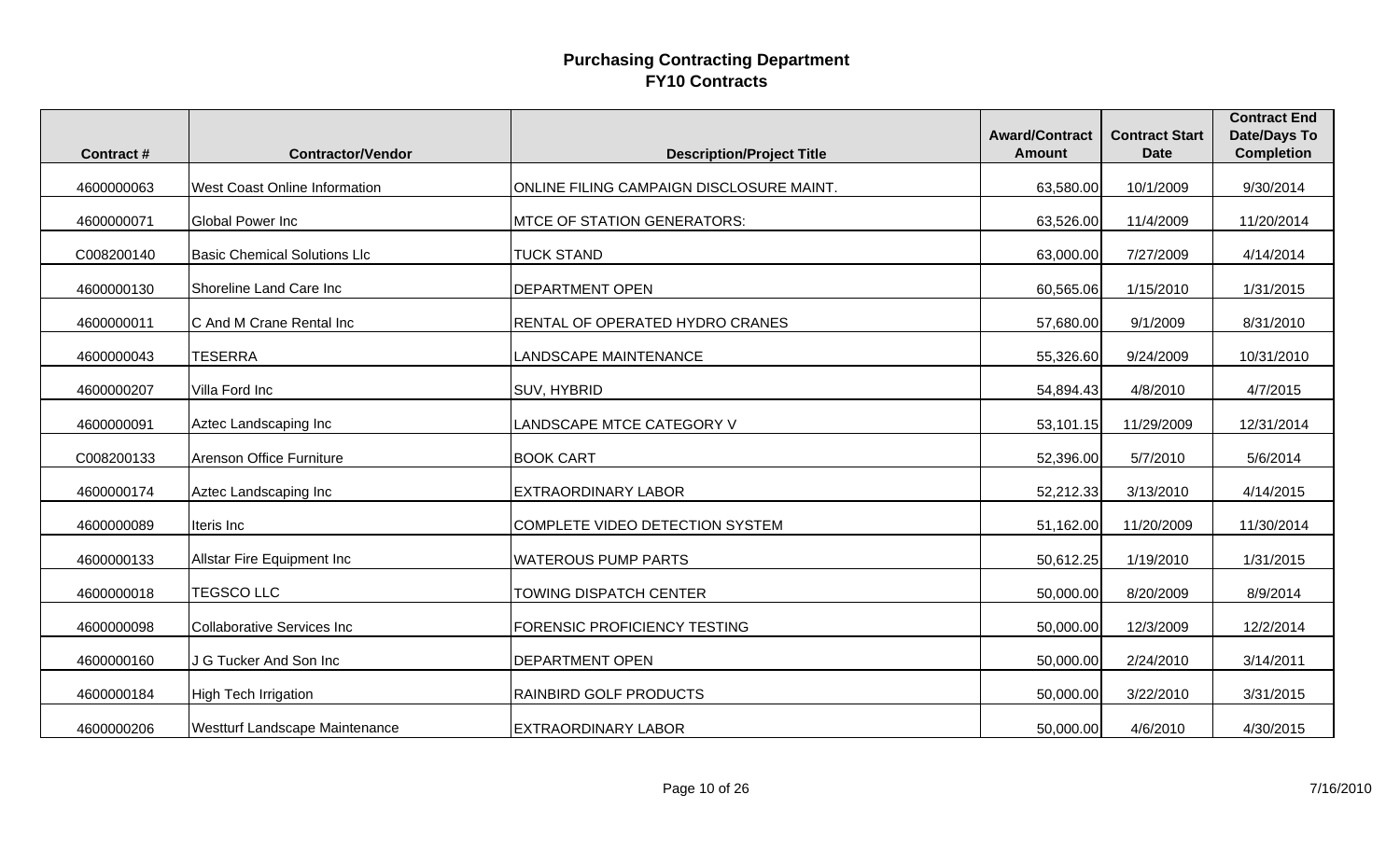| <b>Contract#</b> | <b>Contractor/Vendor</b>        | <b>Description/Project Title</b>      | <b>Award/Contract</b><br><b>Amount</b> | <b>Contract Start</b><br><b>Date</b> | <b>Contract End</b><br><b>Date/Days To</b><br><b>Completion</b> |
|------------------|---------------------------------|---------------------------------------|----------------------------------------|--------------------------------------|-----------------------------------------------------------------|
| 4600000219       | Potters Industries Inc          | SPHERES GLASS 2400# BAG               | 50,000.00                              | 4/19/2010                            | 4/20/2011                                                       |
| 4600000255       | United Sites Services Of Ca Inc | Portable Toilet Rental & Svc          | 50,000.00                              | 5/26/2010                            | 9/14/2011                                                       |
| C008200122       | <b>Rush Truck Centers</b>       | Detroit Diesel Engine Parts           | 50,000.00                              | 4/15/2009                            | 4/14/2014                                                       |
| 4600000258       | Pro-Courier Inc                 | <b>COURIER SERVICE</b>                | 50,000.00                              | 6/3/2010                             | 6/30/2012                                                       |
| 4600000210       | <b>Aztec Sports Properties</b>  | <b>MARKETING &amp; ADVERTISING</b>    | 49,950.00                              | 4/8/2010                             | 6/30/2011                                                       |
| 4600000052       | Western Welding Inc             | HYDRO OPERATED CRANE RENTAL           | 49,836.60                              | 10/7/2009                            | 8/31/2010                                                       |
| 4600000132       | Los Angeles Freightliner        | <b>CARGO VAN</b>                      | 49,285.00                              | 1/19/2010                            | 9/1/2013                                                        |
| 4600000230       | San Diego Ballpark Funding      | SPONSORSHIP AGREEMENT                 | 49,000.00                              | 5/10/2010                            | 10/31/2010                                                      |
| 4600000154       | <b>D2 DISTRIBUTORS LLC</b>      | Janitorial Maint Service - Schedule 2 | 48,609.80                              | 2/17/2010                            | 3/31/2015                                                       |
| 4600000096       | National Cinemedia LLC          | <b>ADVERTISING</b>                    | 48,000.00                              | 12/2/2009                            | 6/10/2010                                                       |
| 4600000123       | <b>Driscoll Boat Works</b>      | Misc. Labor                           | 48,000.00                              | 1/12/2010                            | 3/31/2011                                                       |
| 4600000126       | MERCHANTS BUILDING MAINTENANCE  | Janitorial Maint Service - Schedule 3 | 46,092.84                              | 2/6/2010                             | 3/31/2015                                                       |
| 4600000058       | <b>Rush Truck Centers</b>       | <b>Caterpillar Parts</b>              | 45,793.75                              | 11/1/2009                            | 10/31/2010                                                      |
| 4600000131       | L N Curtis And Sons             | TASK FORCE TIP NOZZLE KITS & PARTS    | 45,424.88                              | 1/17/2010                            | 1/31/2015                                                       |
| 4600000251       | Blue Skies Landscape Maint Inc  | <b>CATEGORY I</b>                     | 45,000.00                              | 5/22/2010                            | 6/30/2015                                                       |
| C008200123       | Haaker Equipment                | SEWER LEADER HOSE AND FITTING         | 45,000.00                              | 4/21/2009                            | 4/20/2014                                                       |
| 4600000289       | Widco Inc                       | DEPT. OPEN-LINK TO PO'S               | 45,000.00                              | 6/29/2010                            | 8/20/2015                                                       |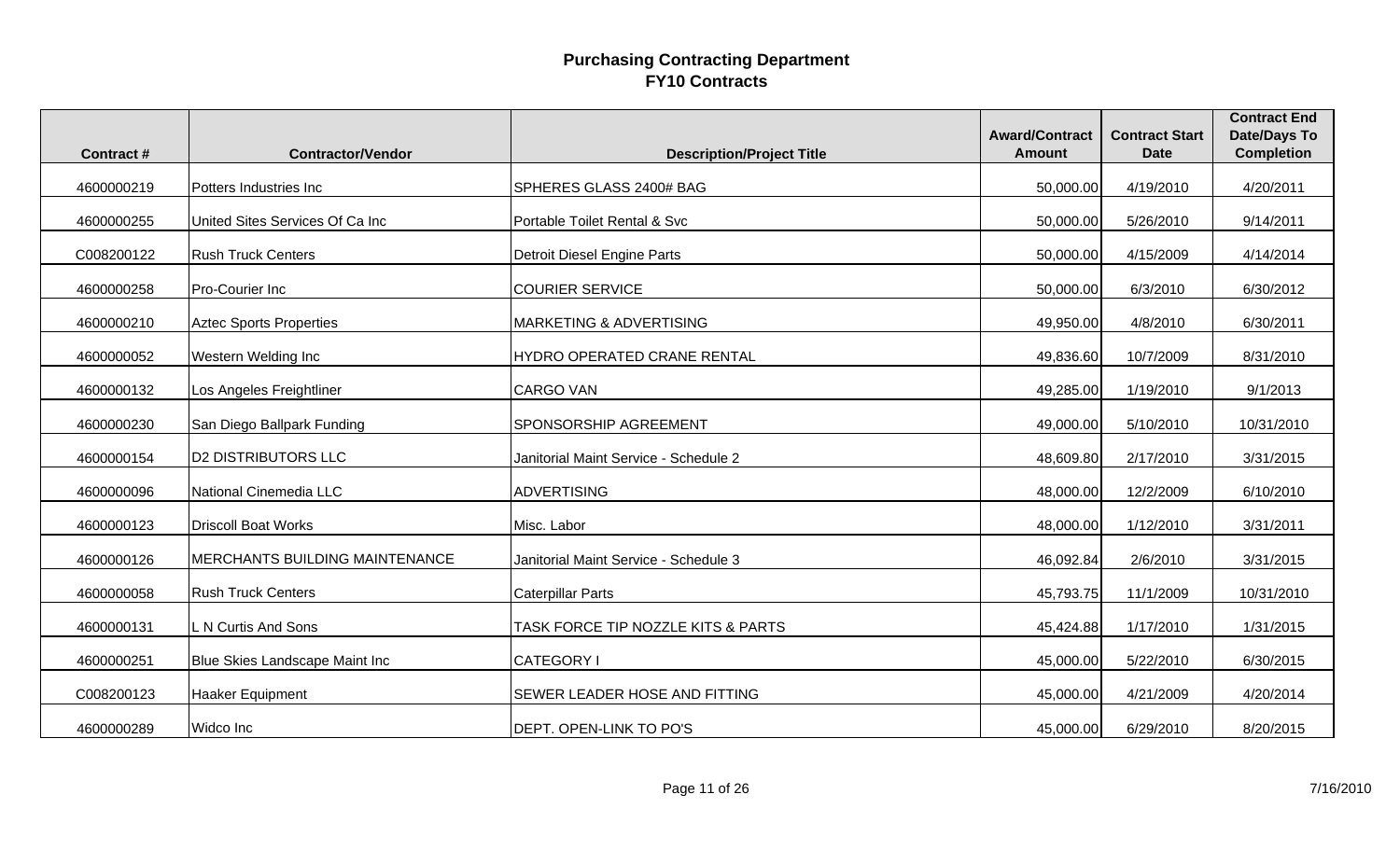|                  |                                           |                                     | <b>Award/Contract</b> | <b>Contract Start</b> | <b>Contract End</b><br><b>Date/Days To</b> |
|------------------|-------------------------------------------|-------------------------------------|-----------------------|-----------------------|--------------------------------------------|
| <b>Contract#</b> | <b>Contractor/Vendor</b>                  | <b>Description/Project Title</b>    | <b>Amount</b>         | <b>Date</b>           | <b>Completion</b>                          |
| 4600000067       | <b>Adamson Industries Corp</b>            | <b>PRISONER TRANSPORT</b>           | 42,618.04             | 10/27/2009            | 10/31/2010                                 |
| 4600000189       | Western Pacific Signal LLC                | PEDESTRIAN MODULE, LED TYPE SD-I    | 42,270.00             | 3/23/2010             | 3/22/2015                                  |
| C008200143       | Bay Area Trenchers Inc                    | TRENCHER/BACKHOE                    | 40,480.00             | 5/18/2010             | 5/17/2014                                  |
| 4600000034       | <b>LSH Lights</b>                         | <b>STROBE LIGHT POWER SUPPLY</b>    | 40,000.00             | 9/12/2009             | 9/16/2014                                  |
| 4600000035       | Setina Mfg Company Inc                    | <b>SKID PLATE</b>                   | 40,000.00             | 9/12/2009             | 9/16/2014                                  |
| 4600000051       | <b>Transamerican Mailing Fullfillment</b> | Oil Recycling Project               | 40,000.00             | 10/6/2009             | 10/8/2014                                  |
| 4600000097       | Sun Badge Company                         | <b>DEPARTMENT OPEN</b>              | 40,000.00             | 12/2/2009             | 12/6/2014                                  |
| 4600000115       | Comade Inc                                | HIO-LEVEL SIGN STANDS AS REQ'D      | 40,000.00             | 1/5/2010              | 1/6/2015                                   |
| 4600000136       | <b>Rock N Fish Ranch Llc</b>              | LIVE CHANNEL CATFISH                | 40,000.00             | 1/28/2010             | 6/30/2013                                  |
| 4600000238       | The Book House Inc                        | Library Material                    | 40,000.00             | 5/14/2010             | 6/30/2015                                  |
| 4600000250       | Landcare Logic                            | <b>COMFORT STATION</b>              | 40,000.00             | 5/22/2010             | 6/30/2015                                  |
| 4600000253       | <b>Ultrastar Cinema</b>                   | <b>ADVERTISING</b>                  | 40,000.00             | 5/24/2010             | 9/15/2010                                  |
| 4600000274       | Jam Fire Protection Inc                   | FIRE SUPPRESSION SYSTEM             | 40,000.00             | 6/19/2010             | 6/30/2011                                  |
| 4600000276       | Sheffler Consulting Actuaries Inc         | <b>Acturial Consulting Services</b> | 40,000.00             | 6/21/2010             | 10/31/2010                                 |
| C008200153       | Jenal Engineering Corporation             | UNDERGROUND TANK MONITORING         | 37,385.00             | 7/1/2009              | 6/30/2014                                  |
| C008200104       | Turf Star Inc                             | <b>GREENS MOWER</b>                 | 36,898.00             | 11/10/2009            | 1/31/2011                                  |
| 4600000218       | <b>Theodore Robins Ford</b>               | <b>SECTION 2 - ITEM 1</b>           | 35,979.15             | 5/1/2010              | 4/30/2015                                  |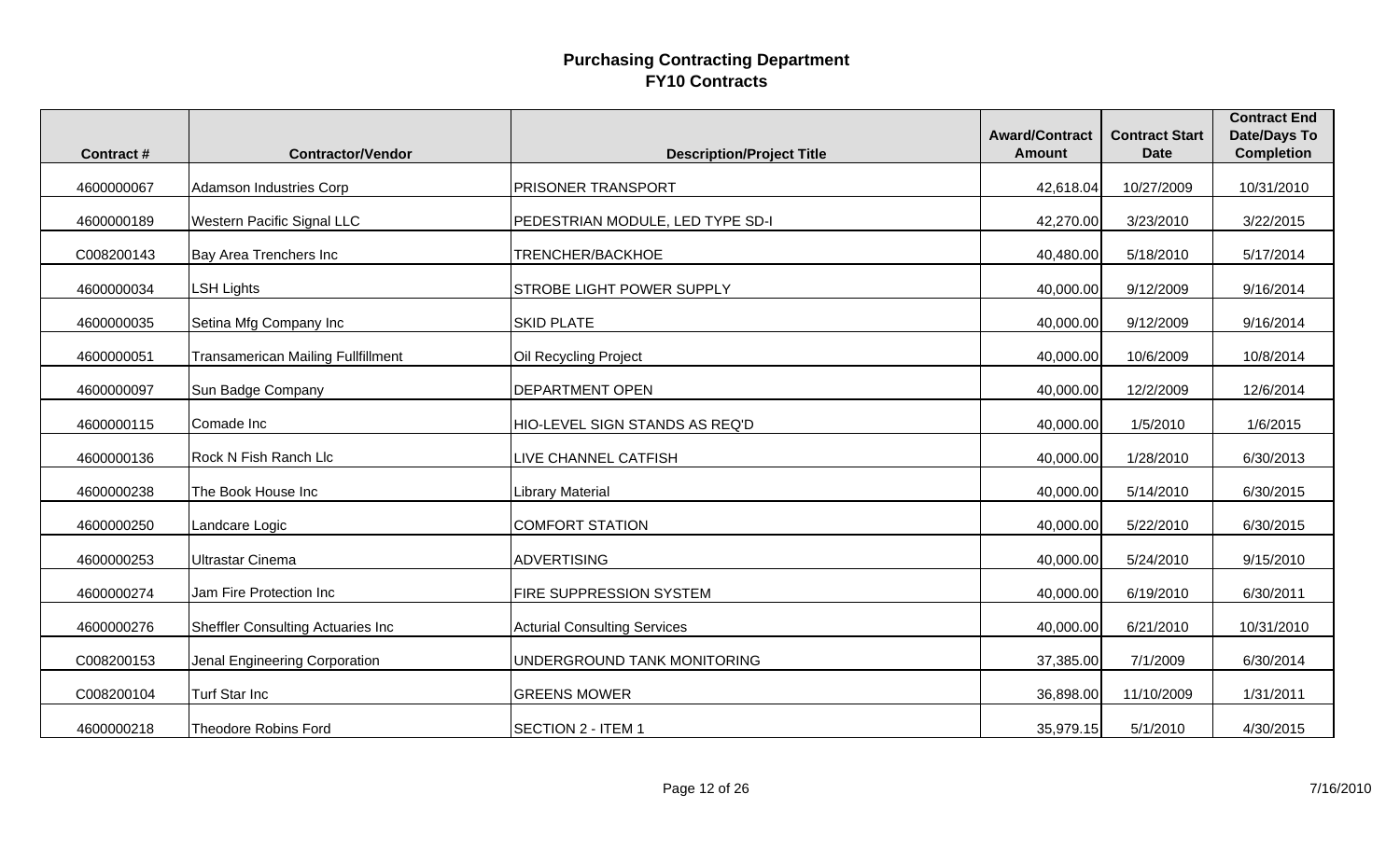| <b>Contract#</b> | <b>Contractor/Vendor</b>                  | <b>Description/Project Title</b>        | <b>Award/Contract</b><br><b>Amount</b> | <b>Contract Start</b><br><b>Date</b> | <b>Contract End</b><br><b>Date/Days To</b><br><b>Completion</b> |
|------------------|-------------------------------------------|-----------------------------------------|----------------------------------------|--------------------------------------|-----------------------------------------------------------------|
| 4600000204       | Polydyne Inc                              | CATIONIC POLYMER - CLARIFLOC            | 35,000.00                              | 4/5/2010                             | 4/4/2015                                                        |
| 4600000252       | <b>Ultrastar Cinema</b>                   | <b>ADVERTISING</b>                      | 35,000.00                              | 5/24/2010                            | 9/16/2010                                                       |
| 4600000147       | Nms Management Inc                        | <b>Janitorial Service</b>               | 34,559.06                              | 3/30/2010                            | 3/31/2015                                                       |
| 4600000019       | Aztec Landscaping Inc                     | DEPARTMENT OEPN - LANDSCAPE MTCE        | 33,432.56                              | 10/1/2009                            | 9/30/2014                                                       |
| 4600000101       | Flipmedia Marketing And Consulting        | <b>ADVERTISING</b>                      | 33,000.00                              | 12/7/2009                            | 5/23/2010                                                       |
| 4600000279       | <b>Flipmedia Marketing And Consulting</b> | <b>ADVERTISING</b>                      | 33,000.00                              | 6/26/2010                            | 11/14/2010                                                      |
| 4600000083       | R W Little Company                        | <b>SAND BLASTING SERVICES</b>           | 31,450.00                              | 11/14/2009                           | 11/30/2014                                                      |
| 4600000194       | Canterbury Consulting Inc                 | <b>Investment Consulting Services</b>   | 31,442.90                              | 3/26/2010                            | 3/24/2015                                                       |
| 4600000015       | <b>Asbury Environmental Services</b>      | COOLANT, ANTIFREEZE                     | 30,787.57                              | 8/16/2009                            | 9/1/2014                                                        |
| 4600000122       | Nms Management Inc                        | Janitorial Maint Service - Schedule 9   | 30,419.72                              | 2/6/2010                             | 3/31/2015                                                       |
| 4600000025       | Award Concepts Inc                        | SERVICE AWARD, BELT BUCKLE 20 YEAR      | 30,000.00                              | 8/31/2009                            | 9/3/2014                                                        |
| 4600000256       | Landcare Logic                            | <b>CATEGORY V</b>                       | 30,000.00                              | 5/27/2010                            | 6/30/2015                                                       |
| 4600000256       | Landcare Logic                            | LANDSCAPE MAINTENANCE                   | 30,000.00                              | 5/27/2010                            | 6/30/2015                                                       |
| 4600000192       | Hard Copy                                 | COPYING OF CONFIDENTIAL MEDICAL RECORDS | 27,836.05                              | 4/1/2007                             | 3/31/2012                                                       |
| 4600000180       | <b>Consolidated Fabricators Corp</b>      | Heavy Duty Roll-Off Bin Containers      | 27,544.20                              | 3/18/2010                            | 3/31/2015                                                       |
| C008200142       | Intelligent Products Inc                  | Mutt Mitts, single scoop Biodegradable, | 27,282.66                              | 5/15/2009                            | 5/15/2014                                                       |
| 4600000190       | Europa Auto Imports Inc                   | <b>SMART CAR PURE COUPE</b>             | 26,670.00                              | 3/23/2010                            | 3/22/2015                                                       |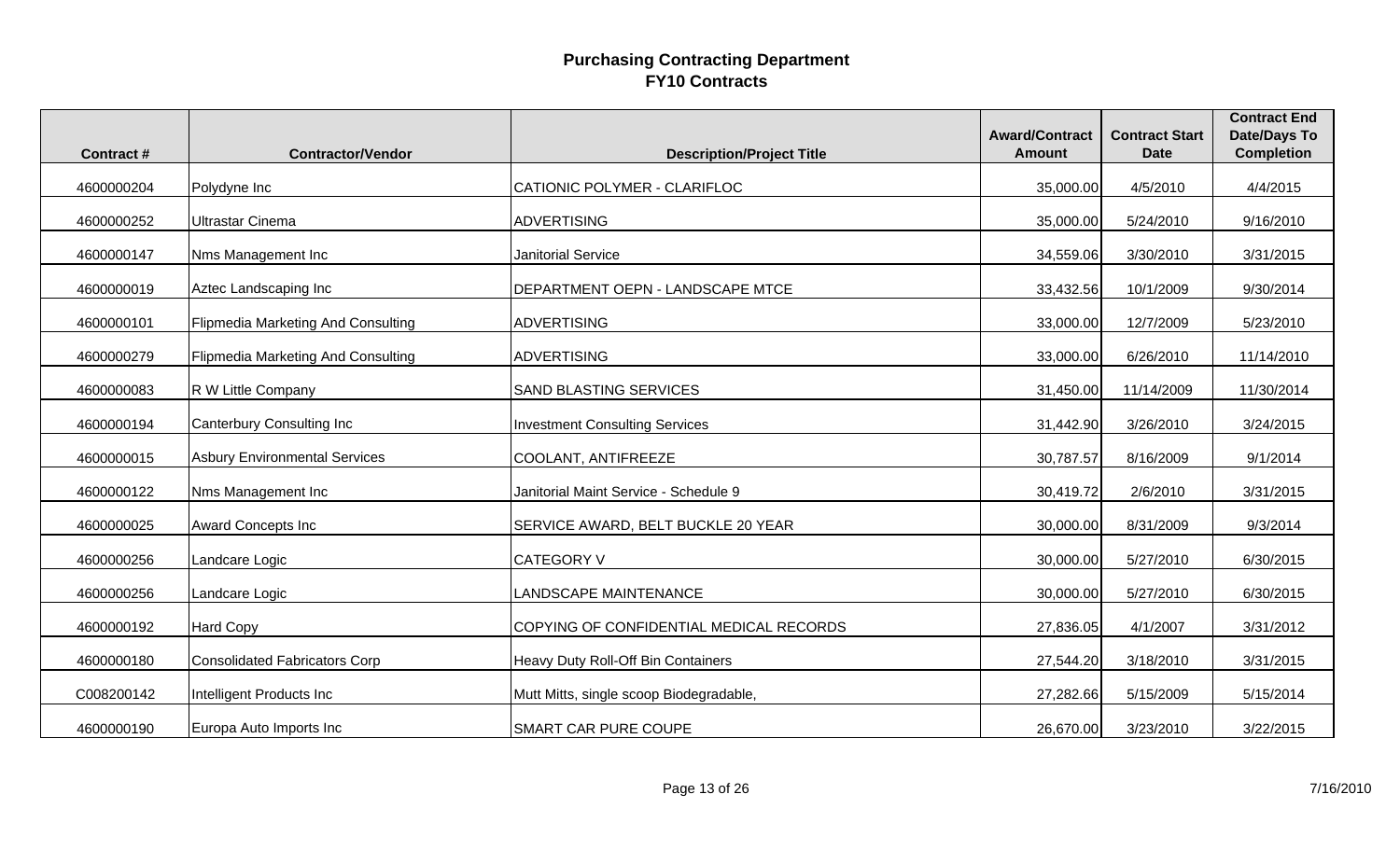| <b>Contract#</b> | <b>Contractor/Vendor</b>                  | <b>Description/Project Title</b>       | <b>Award/Contract</b><br><b>Amount</b> | <b>Contract Start</b><br><b>Date</b> | <b>Contract End</b><br><b>Date/Days To</b><br><b>Completion</b> |
|------------------|-------------------------------------------|----------------------------------------|----------------------------------------|--------------------------------------|-----------------------------------------------------------------|
| 4600000033       | Recy Cal Supply Company                   | <b>LITTER CONTAINER</b>                | 26,500.00                              | 9/8/2009                             | 4/14/2013                                                       |
| 4600000134       | R L Bates Inc                             | Lot 1 line 2 of bid 9690-10-W          | 25,000.00                              | 1/22/2010                            | 1/31/2015                                                       |
| C008200089       | Nissho Of California Inc                  | <b>DEPARTMENT OPEN</b>                 | 25,000.00                              | 9/15/2009                            | 12/31/2013                                                      |
| 4600000275       | Sportsworks Northwest, Inc.               | <b>BIKE RACKS</b>                      | 25,000.00                              | 6/21/2010                            | 6/20/2015                                                       |
| 4600000040       | Centre for Organization                   | <b>Succession Planning</b>             | 24,440.00                              | 9/21/2009                            | 9/30/2014                                                       |
| 4600000142       | National Cinemedia LLC                    | <b>ADVERTISING</b>                     | 24,194.00                              | 2/5/2010                             | 7/2/2010                                                        |
| 4600000100       | <b>Flipmedia Marketing And Consulting</b> | <b>ADVERTISING</b>                     | 24,000.00                              | 12/7/2009                            | 5/23/2010                                                       |
| 4600000281       | Flipmedia Marketing And Consulting        | <b>ADVERTISING</b>                     | 24,000.00                              | 5/31/2010                            | 11/14/2010                                                      |
| 4600000188       | Fortel Traffic Inc                        | <b>AUDIBLE PEDESTRAIN SIGNAL</b>       | 23,751.00                              | 4/1/2010                             | 3/31/2015                                                       |
| 4600000214       | Ponderosa Landscape Inc                   | <b>EXTRAORDINARY LABOR</b>             | 22,638.20                              | 4/11/2010                            | 5/31/2015                                                       |
| 4600000078       | House Of Motorcycles                      | UTILITY VEHICLE                        | 21,774.00                              | 11/7/2009                            | 2/15/2014                                                       |
| 4600000121       | Prizm Janitorial Sevices Inc              | Janitorial Maint Service - Schedule 7  | 20,370.78                              | 2/6/2010                             | 3/31/2015                                                       |
| 4600000113       | Jam Fire Protection Inc                   | FIRE/LIFE SAFETY SYSTEM ANNUAL INSPECT | 20,000.00                              | 1/15/2010                            | 1/14/2015                                                       |
| 4600000237       | <b>Midwest Tape</b>                       | <b>Library Material</b>                | 20,000.00                              | 5/14/2010                            | 6/30/2015                                                       |
| C008200101       | U S Concrete Precast Group                | Manhole Shafts 3" h x 72"              | 20,000.00                              | 12/31/2009                           | 1/8/2014                                                        |
| 4600000257       | Aztec Landscaping Inc                     | LANDSCAPE MAINTENANCE                  | 20,000.00                              | 6/2/2010                             | 6/14/2015                                                       |
| 4600000277       | <b>BDG Maintenance California Inc</b>     | <b>COMPLETE MAINTENANCE</b>            | 20,000.00                              | 6/22/2010                            | 6/30/2015                                                       |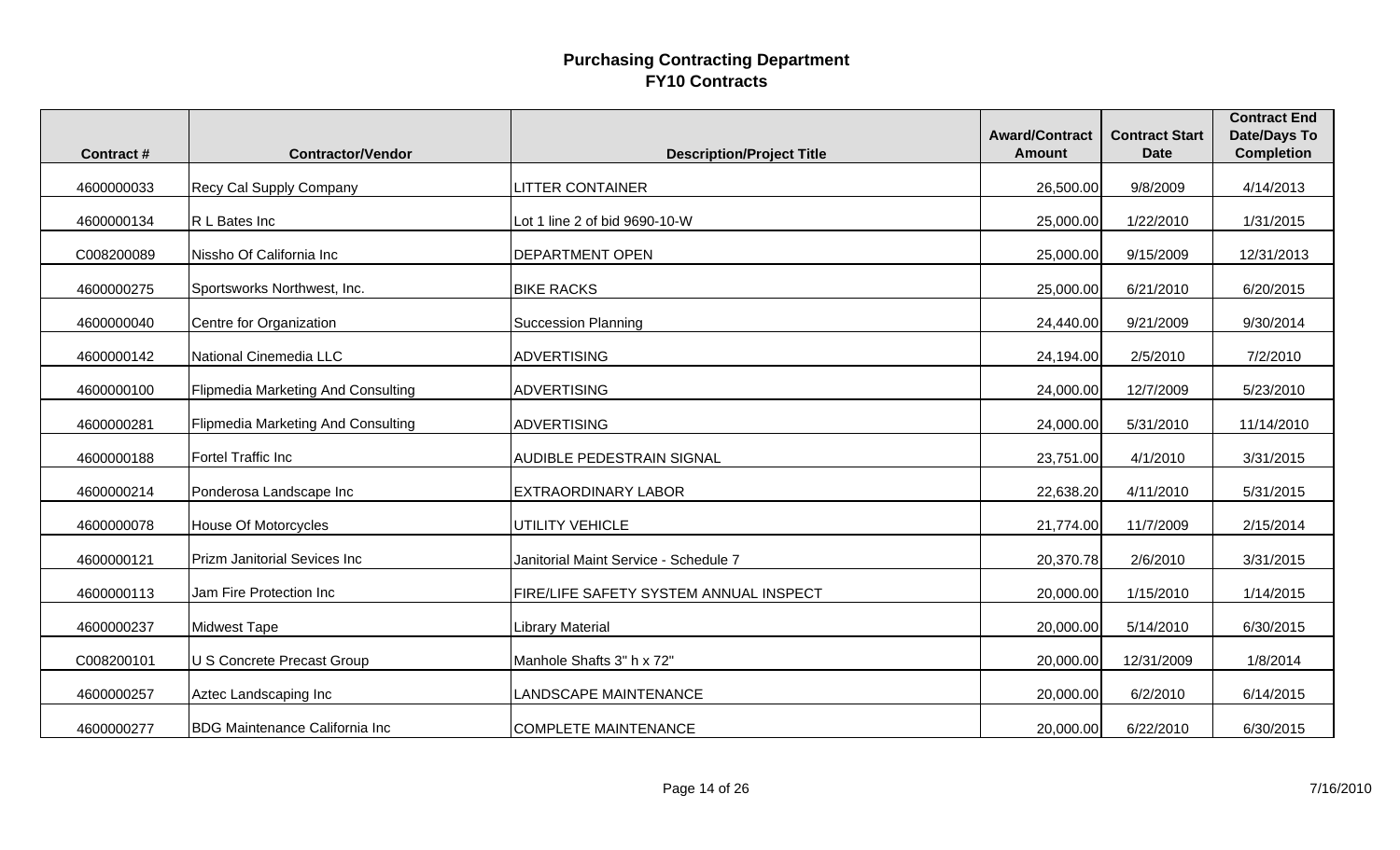| <b>Contract#</b> | <b>Contractor/Vendor</b>                   | <b>Description/Project Title</b>   | <b>Award/Contract</b><br><b>Amount</b> | <b>Contract Start</b><br><b>Date</b> | <b>Contract End</b><br><b>Date/Days To</b><br><b>Completion</b> |
|------------------|--------------------------------------------|------------------------------------|----------------------------------------|--------------------------------------|-----------------------------------------------------------------|
| 4600000021       | <b>MBC Mattress Co Inc</b>                 | <b>MATTRESSES</b>                  | 19,200.00                              | 8/24/2009                            | 8/27/2014                                                       |
| 4600000205       | Acacia Landscape Company                   | <b>EXTRAORDINARY LABOR</b>         | 19,000.00                              | 4/5/2010                             | 4/30/2015                                                       |
| 4600000099       | <b>KPBS</b>                                | <b>ADVERTISING</b>                 | 18,900.00                              | 12/3/2009                            | 12/13/2009                                                      |
| 4600000044       | <b>TESERRA</b>                             | <b>GROUNDS MAINTENANCE</b>         | 16,400.00                              | 9/24/2009                            | 9/30/2010                                                       |
| 4600000079       | Aztec Landscaping Inc                      | <b>GROUNDS MAINTENANCE</b>         | 16,400.00                              | 11/8/2009                            | 9/20/2014                                                       |
| 4600000093       | Ponderosa Landscape Inc                    | <b>LANDSCAPE MAINTENANCE</b>       | 13,783.00                              | 11/29/2009                           | 12/31/2014                                                      |
| 4600000185       | John Deere Landscapes Inc                  | <b>SUPERIOR BRASS</b>              | 13,000.00                              | 3/22/2010                            | 3/31/2015                                                       |
| 4600000283       | Univision - KBNT                           | <b>ADVERTISING</b>                 | 11,800.00                              | 4/12/2010                            | 5/9/2010                                                        |
| 4600000152       | Kearny Mesa Automotive Company             | <b>GM PARTS</b>                    | 11,700.00                              | 2/17/2010                            | 6/14/2014                                                       |
| 4600000215       | <b>Ewing Irrigation Products</b>           | pipe                               | 11,000.00                              | 4/14/2010                            | 6/5/2013                                                        |
| 4600000282       | <b>KPBS</b>                                | <b>ADVERTISING</b>                 | 11,000.00                              | 5/10/2010                            | 6/20/2010                                                       |
| 4600000264       | <b>Ewing Irrigation Products</b>           | <b>Pipe Sewer</b>                  | 10,900.00                              | 6/6/2010                             | 6/5/2013                                                        |
| 4600000002       | Nissho Of California Inc                   | LANDSCAPE MTCE CATEGORY X          | 10,611.00                              | 7/27/2009                            | 7/31/2014                                                       |
| 4600000280       | Cox Media SD 4 (Channel 4)                 | <b>ADVERTISING</b>                 | 10,380.00                              | 5/31/2010                            | 6/27/2010                                                       |
| 4600000020       | <b>Cartwright Termite And Pest Control</b> | PROFESSIONAL EXTERMINATION SERVICE | 10,250.00                              | 8/23/2009                            | 9/30/2014                                                       |
| 4600000102       | <b>Westfield Utc</b>                       | <b>ADVERTISING</b>                 | 10,200.00                              | 9/1/2009                             | 10/31/2009                                                      |
| 4600000220       | Ponderosa Landscape Inc                    | <b>CATEGORY II</b>                 | 10,190.37                              | 4/20/2010                            | 5/14/2015                                                       |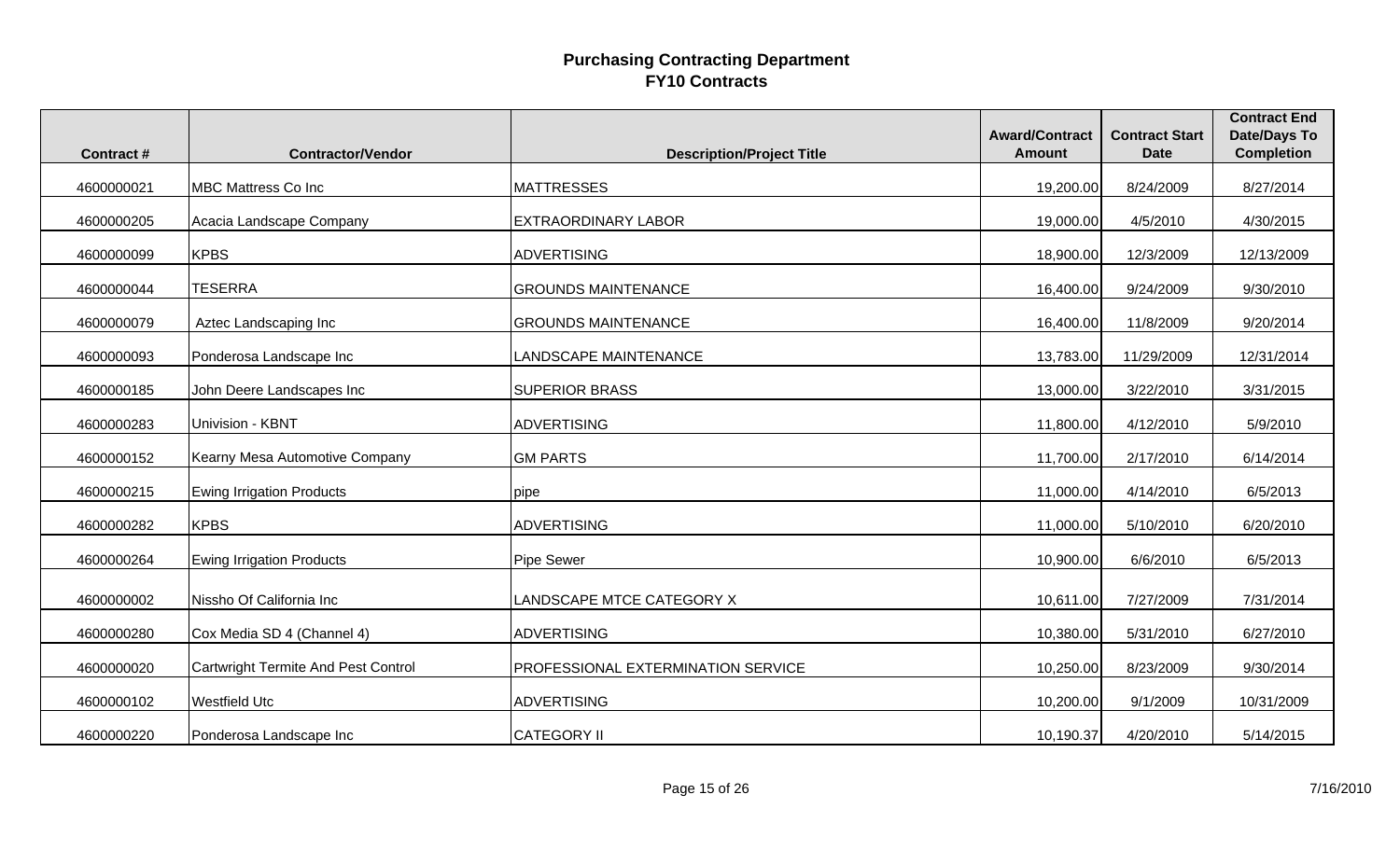| <b>Contract#</b> | <b>Contractor/Vendor</b>                  | <b>Description/Project Title</b>         | <b>Award/Contract</b><br><b>Amount</b> | <b>Contract Start</b><br><b>Date</b> | <b>Contract End</b><br><b>Date/Days To</b><br><b>Completion</b> |
|------------------|-------------------------------------------|------------------------------------------|----------------------------------------|--------------------------------------|-----------------------------------------------------------------|
|                  |                                           |                                          |                                        |                                      |                                                                 |
| 4600000110       | <b>Ware Disposal</b>                      | <b>GREEN WASTE HAULING + 40 CY BOX</b>   | 10,000.00                              | 12/17/2009                           | 2/14/2015                                                       |
| 4600000165       | Backupworks Com Inc                       | <b>DEPARTMENT OPEN</b>                   | 10,000.00                              | 3/1/2010                             | 2/28/2015                                                       |
| 4600000242       | The Av Cafe Inc                           | <b>Library Material</b>                  | 9,000.00                               | 5/15/2010                            | 6/30/2015                                                       |
| 4600000233       | <b>Theodore Front Musical Literature</b>  | Library Material                         | 8,100.00                               | 5/13/2010                            | 6/30/2015                                                       |
| 4600000140       | Dionex Corporation                        | ION CHROMATOGRAPH MAINTENANCE            | 8,000.00                               | 2/2/2010                             | 2/1/2015                                                        |
| 4600000024       | <b>W T Cox Subscriptions</b>              | SUBSCRIPTIONS - SPANISH TITLE LIST       | 7,035.41                               | 8/26/2009                            | 8/31/2014                                                       |
| 4600000164       | <b>Stafford Environmental Services In</b> | <b>DEPT OPEN</b>                         | 7,000.00                               | 2/28/2010                            | 3/14/2015                                                       |
| 4600000199       | California Air Compressor Company         | Section Two of Bid                       | 7,000.00                               | 5/25/2010                            | 5/24/2014                                                       |
| 4600000222       | Unisource WW                              | BOX FOLDING LARGE 17-1/4" X 11-18" X 11- | 6,614.00                               | 1/3/2009                             | 1/2/2012                                                        |
| 4600000104       | Univision - KBNT                          | <b>ADVERTISING</b>                       | 6,600.00                               | 10/19/2009                           | 11/22/2009                                                      |
| 4600000103       | Cox Media SD 4 (Channel 4)                | <b>ADVERTISING</b>                       | 5,875.00                               | 8/18/2009                            | 9/30/2009                                                       |
| 4600000239       | <b>Center Point Publishing</b>            | <b>Library Material</b>                  | 5,500.00                               | 5/14/2010                            | 6/30/2015                                                       |
| 4600000243       | <b>Recorded Books</b>                     | <b>Library Material</b>                  | 5,500.00                               | 5/15/2010                            | 6/30/2015                                                       |
| 4600000245       | Books On Tape                             | <b>Library Material</b>                  | 5,500.00                               | 5/19/2010                            | 6/30/2015                                                       |
| 4600000299       | <b>Metro Networks Communications</b>      | SPONSORSHIP ORDER & AGREEMENT            | 5,175.00                               | 5/10/2010                            | 6/4/2010                                                        |
| 4600000095       | Union Tribune Publishing Co               | <b>ADVERTISING</b>                       | 5,000.00                               | 12/1/2009                            | 11/17/2010                                                      |
| 4600000112       | <b>Ware Disposal</b>                      | <b>EMERGENCY - NON-HOLIDAY</b>           | 5,000.00                               | 12/19/2009                           | 2/14/2015                                                       |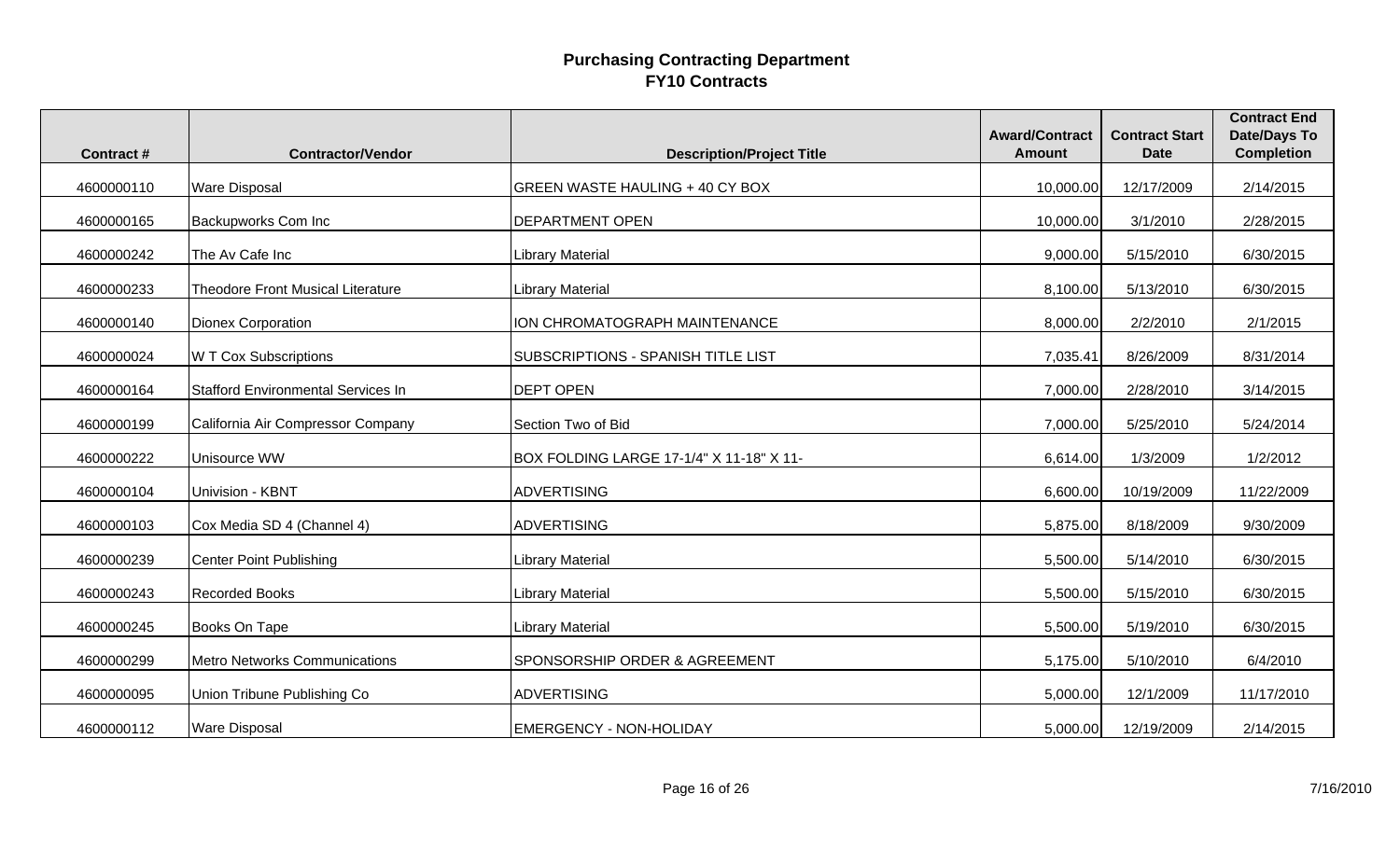| <b>Contract#</b>              | <b>Contractor/Vendor</b>                   | <b>Description/Project Title</b>                                                                   | <b>Award/Contract</b><br><b>Amount</b> | <b>Contract Start</b><br><b>Date</b> | <b>Contract End</b><br><b>Date/Days To</b><br><b>Completion</b> |
|-------------------------------|--------------------------------------------|----------------------------------------------------------------------------------------------------|----------------------------------------|--------------------------------------|-----------------------------------------------------------------|
| 4600000144                    | PACIFIC BUILDING CARE                      | Janitorial Maint Service - Schedule 5                                                              | 4,828.14                               | 2/6/2010                             | 3/31/2015                                                       |
| 4600000148                    | San Diego Friction Prod Inc                | RING, 1" TIE DOWN 'D' RING BUYERS B50                                                              | 4,581.61                               | 2/13/2010                            | 1/17/2013                                                       |
| 4600000105                    | Telemundo - XHAS                           | <b>ADVERTISING</b>                                                                                 | 3,675.00                               | 10/19/2009                           | 11/22/2009                                                      |
| 4600000135                    | United Sites Services Of Ca Inc            | Lot 5, section, 1-7 all lines                                                                      | 3,500.00                               | 1/22/2010                            | 1/31/2015                                                       |
| 4600000094                    | <b>Firebreak Solutions INC</b>             | <b>BRUSH MANAGEMENT</b>                                                                            | 2,505.78                               | 11/30/2009                           | 3/31/2010                                                       |
| 4600000298                    | <b>Metro Networks Communications</b>       | <b>SPONSORSHIP ORDER &amp; AGREEMENT</b>                                                           | 2,250.00                               | 5/10/2010                            | 6/4/2010                                                        |
| 4600000225                    | <b>Cartwright Termite And Pest Control</b> | <b>NTC</b>                                                                                         | 1,079.00                               | 8/1/2006                             | 7/31/2011                                                       |
| 4600000203                    | County Of San Diego                        | <b>Billable Hourly Rate</b>                                                                        | 1,000.00                               | 4/2/2010                             | 6/30/2013                                                       |
| 4600000003                    | Studley Inc                                | <b>TENANT REP SERVICES</b>                                                                         | 1.00                                   | 7/27/2009                            | 7/19/2014                                                       |
| <b>Construction Contracts</b> |                                            |                                                                                                    |                                        |                                      |                                                                 |
| <b>Contract#</b>              | <b>Contractor/Vendor Name</b>              | <b>Description/Project Title</b>                                                                   | <b>Award/Contract</b><br><b>Amount</b> | <b>Contract Start</b><br><b>Date</b> | <b>Contract End</b><br><b>Date/Days To</b>                      |
| K94371C                       | Stanek Constructors, Inc.                  | Alvarado Water Treatment Plant Phase 3 Flocculations/Sedimentation<br><b>Basins Rehabilitation</b> | 12,250,000.00                          | 08/05/09                             | 420                                                             |
| K92192CA                      | HPS Mechanical, Inc.                       | South Mission Valley Trunk Sewer                                                                   | 11,678,955.80                          | 08/24/09                             | 230                                                             |
| K104858                       | SRM Contracting & Paving Inc.              | FY '10 Asphalt Overlay Group 01                                                                    | 8,992,600.00                           | 03/29/10                             | 180                                                             |
| K101876                       | <b>Cass Construction</b>                   | Lake Murray in Canyon Trunk Sewer                                                                  | 7,903,270.74                           | 05/26/10                             | 300                                                             |
| K4538                         | Orion Construction Corporation             | Water Group 790 D/B                                                                                | 5,397,000.00                           | 11/12/09                             | 215                                                             |
| K92601C                       | <b>TC Construction</b>                     | Citywide Pump Station Upgrades Group 1 North County SPS Upgrades                                   | 3,689,000.00                           | 07/20/09                             | 365                                                             |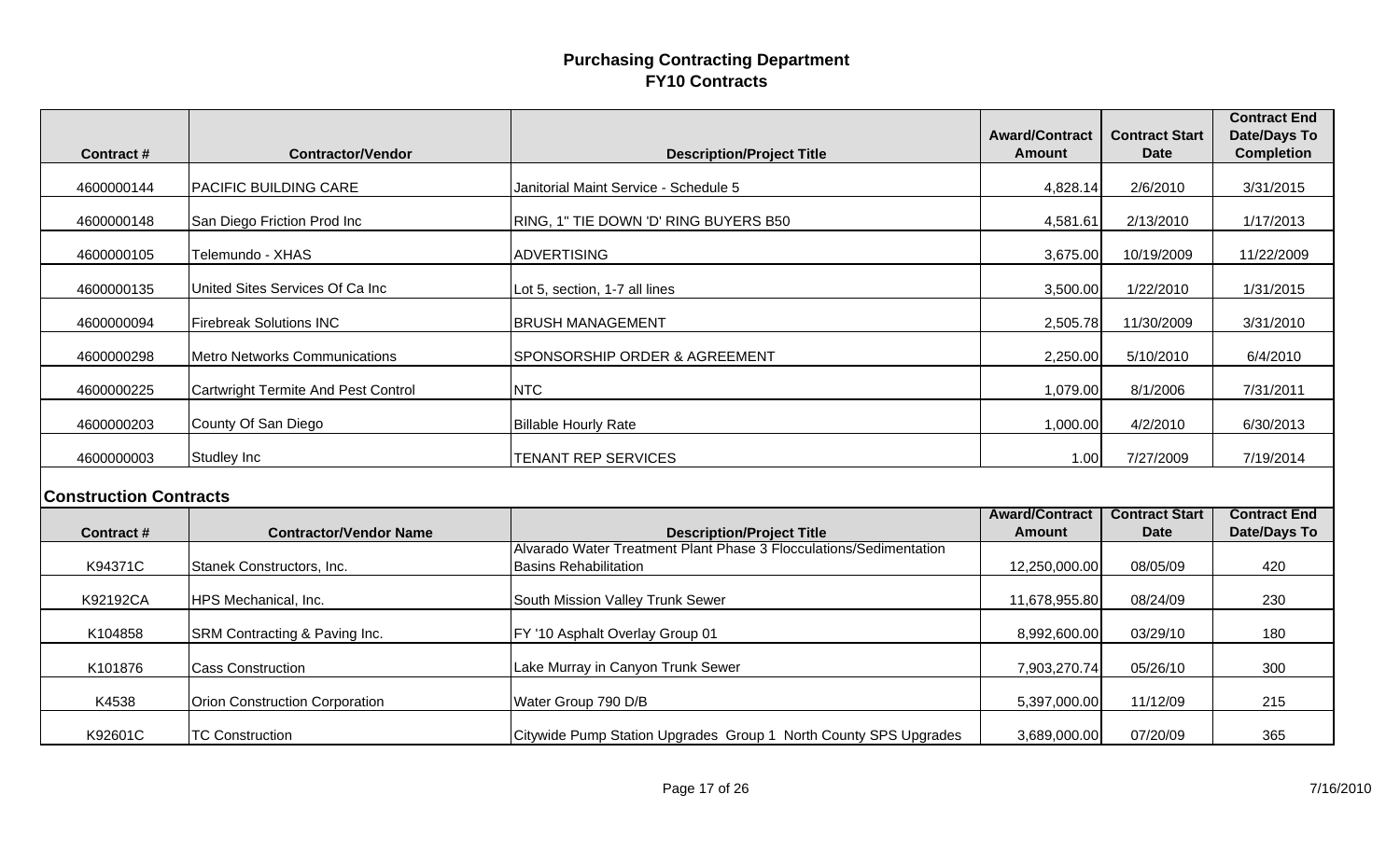| <b>Contract#</b> | <b>Contractor/Vendor</b>            | <b>Description/Project Title</b>                      | <b>Award/Contract</b><br><b>Amount</b> | <b>Contract Start</b><br><b>Date</b> | <b>Contract End</b><br><b>Date/Days To</b><br><b>Completion</b> |
|------------------|-------------------------------------|-------------------------------------------------------|----------------------------------------|--------------------------------------|-----------------------------------------------------------------|
| K104823C         | Southwest Pipeline & Trenchless Co. | Sewer Pipeline Rehabilitation Phase J-1A              | 3,292,819.75                           | 01/11/10                             | 132                                                             |
| K104836C         | Southwest Pipeline & Trenchless Co. | Sewer Rehabilitation Phase J-I                        | 3,193,079.75                           | 01/13/10                             | 132                                                             |
| K104664C         | <b>Ortiz Corporation</b>            | Water Group 793                                       | 3,189,239.72                           | 03/01/10                             | 300                                                             |
| K104820          | <b>Burtech Pipeline Inc</b>         | Sewer Group 745                                       | 3,080,000.00                           | 05/04/10                             | 295                                                             |
| K91456C          | Burtech Pipeline Inc.               | Sewer & Water Group 544                               | 2,334,000.00                           | 01/04/10                             | 180                                                             |
| K91290C          | <b>Basile Construction Co.</b>      | Sewer Group 715                                       | 2,022,730.33                           | 10/21/09                             | 215                                                             |
| K101209A         | <b>Ortiz Corporation</b>            | Balboa Ave. Trunk Sewer                               | 1,962,939.14                           | 05/24/10                             | 143                                                             |
| K94435C          | <b>Ortiz Corporation</b>            | Group 3010 (Water Group 717 & 718A)                   | 1,899,020.00                           | 11/16/09                             | 215                                                             |
| K108449C         | <b>Burtech Pipeline Inc</b>         | Sewer Group 716                                       | 1,889,000.00                           | 05/12/10                             | 330                                                             |
| K104700C         | Zondiros Construction Corp.         | Sewer Main Rehabilitation Phase I - 1D                | 1,862,634.37                           | 12/28/09                             | 132                                                             |
| K104918          | Southwest Pipeline & Trenchless Co. | Sewer Main Rehabilitation Phase J                     | 1,655,348.31                           | 05/03/10                             | 160                                                             |
| K102909          | Palm Engineering & Construction     | Sewer Group 665                                       | 1,386,556.46                           | 05/10/10                             | 144                                                             |
| K94299C          | <b>Ortiz Corporation</b>            | Sewer Group 725                                       | 1,347,370.10                           | 10/22/09                             | 120                                                             |
| K92359C          | <b>Ortiz Corporation</b>            | Sewer Group 766                                       | 1,209,000.00                           | 12/01/09                             | 120                                                             |
| K94328C          | Palm Engineering & Construction     | Quincy Street & Wilbur Ave. Sewer Accelerated Project | 1,203,397.00                           | 10/15/09                             | 154                                                             |
| K104728          | Palm Engineering & Construction     | Sidewalk Replacement Group 2, FY10                    | 957,977.80                             | 05/26/10                             | 120                                                             |
| K104648C         | <b>Ortiz Corporation</b>            | Water Group Job 665                                   | 924,274.25                             | 03/24/10                             | 154                                                             |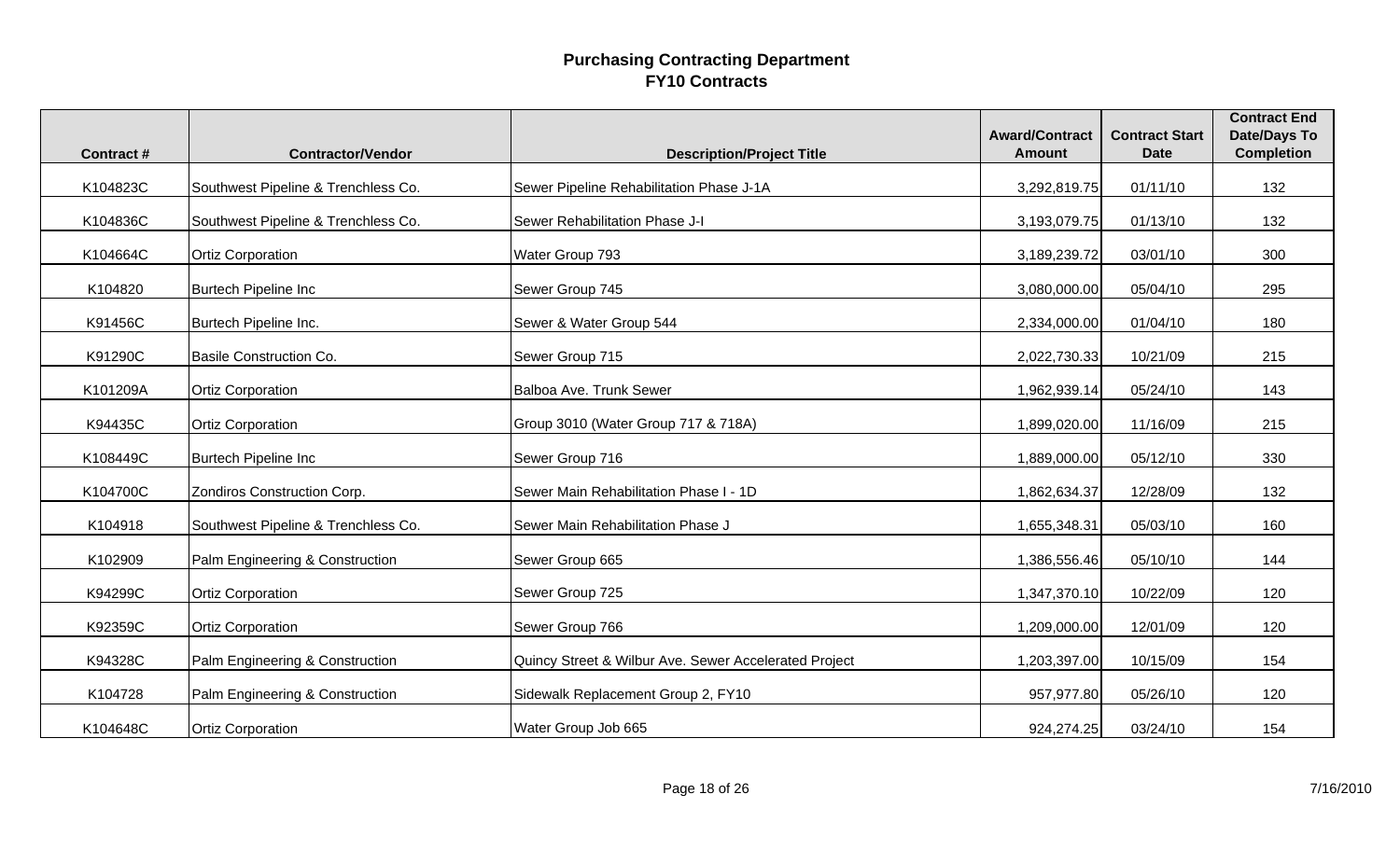|                  |                                                 |                                                               | <b>Award/Contract</b> | <b>Contract Start</b> | <b>Contract End</b><br><b>Date/Days To</b> |
|------------------|-------------------------------------------------|---------------------------------------------------------------|-----------------------|-----------------------|--------------------------------------------|
| <b>Contract#</b> | <b>Contractor/Vendor</b>                        | <b>Description/Project Title</b>                              | <b>Amount</b>         | <b>Date</b>           | <b>Completion</b>                          |
| K104183          | KTA Construction, Inc.                          | Sidewalk Replacement Group I, FY10 (Tree Related)             | 666,976.00            | 04/23/10              | 140                                        |
| K104928C         | <b>Scheidel Contracting &amp; Engineering</b>   | Pump Station "D" Box Manifold Emergency Replacement Project   | 665,804.28            | 01/08/10              | 90                                         |
| K104729C         | KTA Construction, Inc.                          | Concrete Street Panel Replacement Group I, FY 10              | 658,736.00            | 01/11/10              | 25                                         |
| K94638           | Portillo Concrete                               | Removal of Architectural Barriers - Curb Ramp Contract GF-4   | 560,920.00            | 08/03/09              | 120                                        |
| K94646           | Portillo Concrete                               | Removal of Architectural Barriers-Curb Ramp Contract GF-5     | 515,220.00            | 01/20/10              | 120                                        |
| K104323          | <b>TC Construction</b>                          | Mesa College Drive Undergrounding                             | 465,855.00            | 11/24/09              | 180                                        |
| K104924DB        | T. B. Penick & Sons                             | Montgomery Waller Recreation Center ADA Improvements          | 441,900.00            | 02/17/10              | 120                                        |
| K104456          | <b>Scheidel Contracting &amp; Engineering</b>   | Birney Elementary School Joint Use Field                      | 438,103.72            | 03/01/10              | 120                                        |
| K104567          | <b>Tri-Group Construction &amp; Development</b> | Martin Luther King CP - Play Area Upgrade                     | 401,400.00            | 03/09/10              | 120                                        |
| K94712           | Palm Engineering & Construction                 | La Playa Storm Drain Repair                                   | 395,750.00            | 08/18/09              | 40                                         |
| K103835          | <b>Basile Construction Co.</b>                  | Ransom Street and Darwin Way Storm Drain Replacement          | 371,115.59            | 12/10/09              | 80                                         |
| K94333C          | Burtech Pipeline Inc.                           | Oleander Drive Accelerated Sewer Relocation Project           | 210,000.00            | 09/28/09              | 100                                        |
| K94803           | <b>Scheidel Contracting &amp; Engineering</b>   | Florida Canyon Storm Drain - Sole Source                      | 210,000.00            | 08/06/09              | 180                                        |
| M105008          | <b>TC Construction</b>                          | Garnet Avenue Emergency Storm Drain Pipe Repair (Sole Source) | 194,965.00            | 02/14/10              | 110                                        |
| K94537           | 3D Enterprises                                  | SL Sys on Univ Ave                                            | 193,626.00            | 11/16/09              | 70                                         |
| M94619           | Palm Engineering & Construction                 | <b>Canyonside Community Park</b>                              | 141,200.00            | 10/06/09              | 90                                         |
| M94459           | <b>Tri-Group Construction &amp; Development</b> | Normal Street Median Improvements                             | 134,119.00            | 09/28/09              | 180                                        |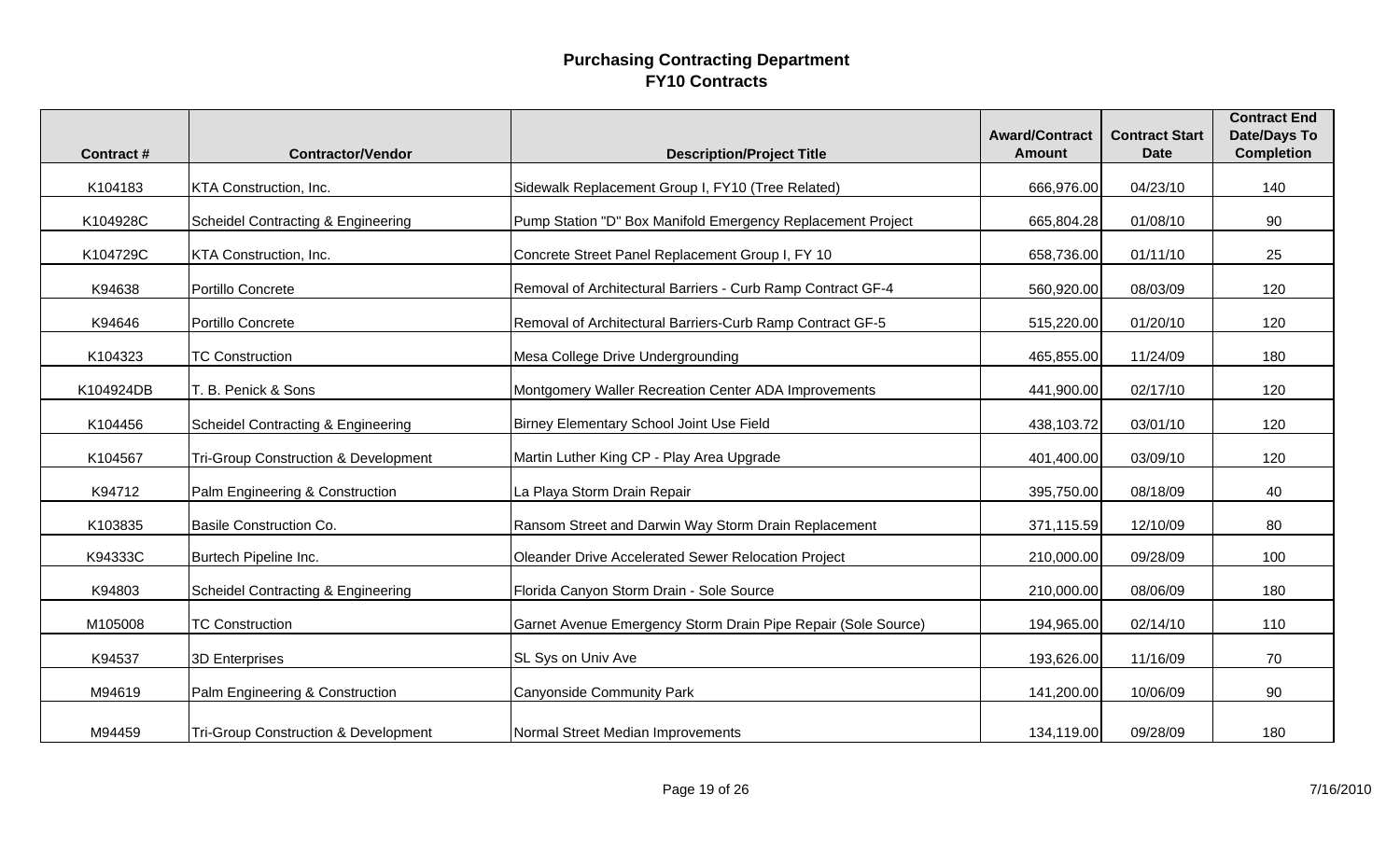|           |                                                 |                                                                                                     | <b>Award/Contract</b> | <b>Contract Start</b> | <b>Contract End</b><br><b>Date/Days To</b> |
|-----------|-------------------------------------------------|-----------------------------------------------------------------------------------------------------|-----------------------|-----------------------|--------------------------------------------|
| Contract# | <b>Contractor/Vendor</b>                        | <b>Description/Project Title</b>                                                                    | <b>Amount</b>         | <b>Date</b>           | <b>Completion</b>                          |
|           |                                                 | Northeast Mira Mesa Sub-area of the Mira Mesa Maintenance Assessment                                |                       |                       |                                            |
| M94672    | Palm Engineering & Construction                 | District (MAD) Recycled Water Retrofit Project                                                      | 121,815.00            | 02/09/10              | 30                                         |
| K94653M   | Valley Coast Construction Co.                   | Birdrock Elementary School ADA Upgrades/Waverly Ave                                                 | 118,608.00            | 09/17/09              | 66                                         |
| K104925   | Southwest Traffic Signal Service, Inc.          | San Ysidro Streetlights Phase II                                                                    | 104,227.25            | 05/24/10              | 70                                         |
| K94404M   | Healey Construction Co.                         | <b>ADA Improvements For Various Libraries</b>                                                       | 95,990.00             | 10/19/09              | 90                                         |
| M94592    | Southwest Traffic Signal Service, Inc.          | Traffic Signal at Bayside Walk and West Mission Bay Drive                                           | 88,954.00             | 09/14/09              | 60                                         |
| M97083    | <b>Tri-Group Construction &amp; Development</b> | POTOMAC STREET SIDEWALK IMPROVEMENTS                                                                | 80,836.00             | 11/09/09              | 50                                         |
| M94645    | AB Hashmi                                       | Eastgate Technology Park Maintenance Assessment District (MAD)<br>Recycled Water Retrofit Project   | 66,780.00             | 12/01/10              | 30                                         |
| K104968M  | <b>Aquatic Resources</b>                        | Removal of Fiberglass Liner and Re-Plaster Entire Surface-Vista Terrace<br>Pool                     | 63,000.00             | 01/11/10              | 35                                         |
| M104668   | <b>Tri-Group Construction &amp; Development</b> | West Point Loma Sidewalk                                                                            | 61,470.00             | 06/01/10              | 45                                         |
| K104883M  | <b>Aquatic Resources</b>                        | Removal of Fiberglass Liner and Re-plaster Entire Surface-Kearny Mesa<br>Pool                       | 60,800.00             | 01/11/10              | 40                                         |
| M94636    | Palm Engineering & Construction                 | Campus Point Drive, Maintenance Assessment District (MAD) Recycled<br><b>Water Retrofit Project</b> | 37,070.00             | 09/18/09              | 30                                         |

# **Architectural & Engineering**

|                  |                                  |                                                                 | <b>Award/Contract</b> | <b>Contract Start</b> | <b>Contract End</b> |
|------------------|----------------------------------|-----------------------------------------------------------------|-----------------------|-----------------------|---------------------|
| <b>Contract#</b> | <b>Contractor/Vendor</b>         | <b>Description/Project Title</b>                                | <b>Amount</b>         | <b>Date</b>           | <b>Date/Days To</b> |
|                  |                                  |                                                                 | Revenue               |                       |                     |
| H094041          | Nautilus Environmental           | Amndmnt#1- Revenue Argmnt As- Nded Watr & Wstewtr Smpls         | \$55,640.00           | 6/30/2010             | 7/1/2013            |
|                  |                                  |                                                                 | Reduction of          |                       |                     |
| H041983          | Emerson Process Management Power | Amndmnt #4 - COMNET Maintenance Svces Agrmnt                    | \$402,500.00          | 2/25/2010             | 12/31/2013          |
|                  |                                  |                                                                 |                       |                       |                     |
| H084431          | BioFuels Energy, LLC             | Amndmnt #1 - S Bay Water Reclam Plant Fuel Cell Site Lease      | No Cost               | 3/11/2010             | 8/21/2011           |
|                  |                                  | Amndmnt #1 - Power Purch for Renwble Biogas Fuled On-Site Power |                       |                       |                     |
| H084434          | BioFuels Energy, LLC             | Cogenrtion                                                      | No Cost               | 3/11/2010             | 8/21/2011           |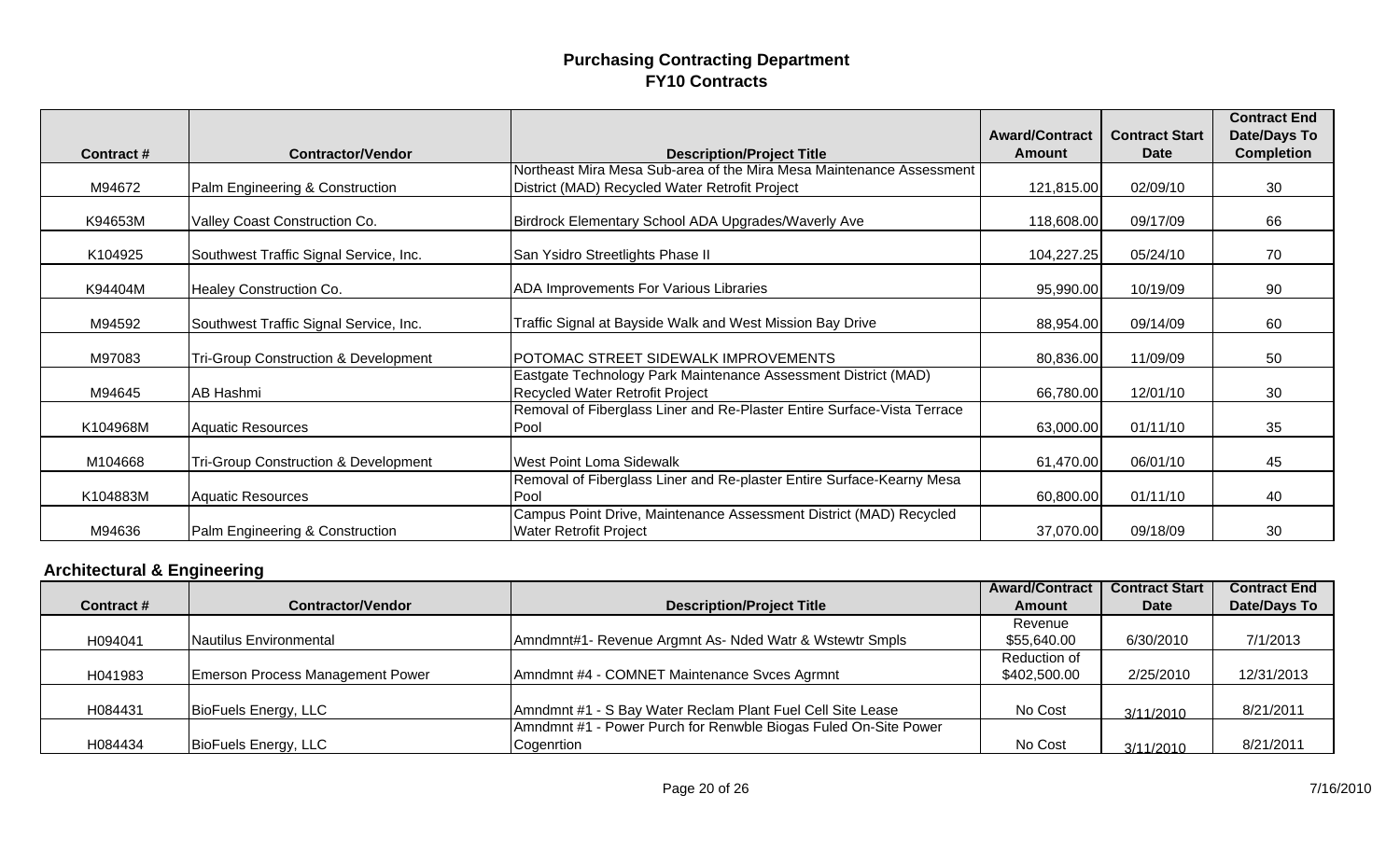| <b>Contract#</b> | <b>Contractor/Vendor</b>                                           | <b>Description/Project Title</b>                                               | <b>Award/Contract</b><br><b>Amount</b> | <b>Contract Start</b><br>Date | <b>Contract End</b><br><b>Date/Days To</b><br><b>Completion</b> |
|------------------|--------------------------------------------------------------------|--------------------------------------------------------------------------------|----------------------------------------|-------------------------------|-----------------------------------------------------------------|
|                  |                                                                    |                                                                                |                                        |                               |                                                                 |
| H084247          | <b>BioFuels Energy, LLC</b>                                        | Amndmnt#1-Beneficial Use of Digester Gas (BUDG) Site Lease                     | No Cost                                | 3/11/2010                     | 8/21/2011                                                       |
|                  |                                                                    | Amndmnt#1-Benefic Use Digstr Gas-Revnue Agrmnt w/ BOC Mrchnt Prod              |                                        |                               |                                                                 |
| H084246          | <b>BioFuels Energy, LLC</b>                                        | <b>Inc</b>                                                                     | No Cost                                | 3/11/2010                     | 8/21/2011                                                       |
| H094578          | <b>HDR Engineering</b>                                             | Amndmnt #2 - Prof'l Eng Cnsltnt Svcs for Private Market Proposal               | No Cost                                | 2/25/2010                     | 6/30/2010                                                       |
| H084437          | Michael R. Welch                                                   | Amndmnt#2-N. City Wtr Rclm Plnt Live Stream Dschrge Feasib Study Phs           | No Cost                                |                               | 7/30/2010                                                       |
|                  |                                                                    |                                                                                |                                        | 3/11/2010                     |                                                                 |
| H084431          | <b>BioFuels Energy, LLC</b>                                        | Amndmnt #2 - S Bay Water Reclam Plant Fuel Cell Site Lease                     | No Cost                                | 3/11/2010                     | 8/21/2011                                                       |
|                  |                                                                    | Amndmnt #2 - Power Purch for Renwble Biogas Fuled On-Site Power                |                                        |                               |                                                                 |
| H084434          | <b>BioFuels Energy, LLC</b>                                        | Cogenrtion - S Bay Water Reclam Plant                                          | No Cost                                | 3/11/2010                     | 8/21/2011                                                       |
| H084246          | <b>BioFuels Energy, LLC</b>                                        | Amndmnt#2-Benefic Use Digstr Gas-Revnue Agrmnt - Pt Loma WWTP                  | No Cost                                | 3//11/2010                    | 8/21/2011                                                       |
| H084247          | <b>BioFuels Energy, LLC</b>                                        | Amndmnt#2-Beneficial Use of Digester Gas (BUDG) Site Lease - - Pt<br>Loma WWTP | No Cost                                |                               | 8/21/2011                                                       |
|                  |                                                                    |                                                                                |                                        | 3/11/2010                     |                                                                 |
| H094650          | Recon Environmental, Inc.                                          | Amndmnt #1-Missn Trls Rgnal Prk Nat Rsrce Mgt Pln Phs II                       | No Cost                                | 3/29/2010                     | 12/31/2010                                                      |
|                  |                                                                    | Amndmnt #3-N City Wtr Rclmtion Plnt Live Strm Dschrg Feasib Study -            |                                        |                               |                                                                 |
| H084069          | <b>RMC Water and Environment</b>                                   | <b>Phses 1 &amp; 2</b>                                                         | No Cost                                | 3/29/2010                     | 7/30/2010                                                       |
| H073955          | Camp Dresser & McKee, Inc.                                         | Amndmnt #1 - San Pasqual Grndwater Conjunctive Use Study                       | No Cost                                | 5/19/2010                     | 7/15/2012                                                       |
| H074195          | <b>AECOM Technical Services</b>                                    | Amndmnt #1 - Agreement for Grant/Funding Assistance Program                    | No Cost                                | 5/19/2010                     | 7/24/2012                                                       |
| H074040          | Brown & Caldwell                                                   | Amndmnt #1 - As Needed Engineering Services 2008-2011                          | No Cost                                | 5/24/2010                     | 5/16/2013                                                       |
|                  |                                                                    |                                                                                |                                        |                               |                                                                 |
| H042364          | Hale Engineering & Surveying, Inc.                                 | Amndmnt#3- Scripps Ranch/ Mira Mesa Blvd Medians                               | No Cost                                | 6/18/2010                     | 3/31/2012                                                       |
|                  | County of San Diego - Department of<br><b>Environmental Health</b> |                                                                                | No Cost                                | 6/21/2010                     | N/A                                                             |
| H104036          |                                                                    | Change in Responsibility for Monitoring Well Maintenance                       | Decrease of                            |                               |                                                                 |
| H041983          | Emerson Process Mgt Power & Water                                  | Amendment #5 - COMNET- Wastewater Ops Maint Svcs                               | \$60,081.00                            | 6/15/2010                     | 12/31/2013                                                      |
| K103826          | Pardee Homes                                                       | Reimbursements Argmnt, A Portion of Prict W-1 Water Transmssn Line             | \$381, 210.47                          | 6/15/2010                     | 5/26/2015                                                       |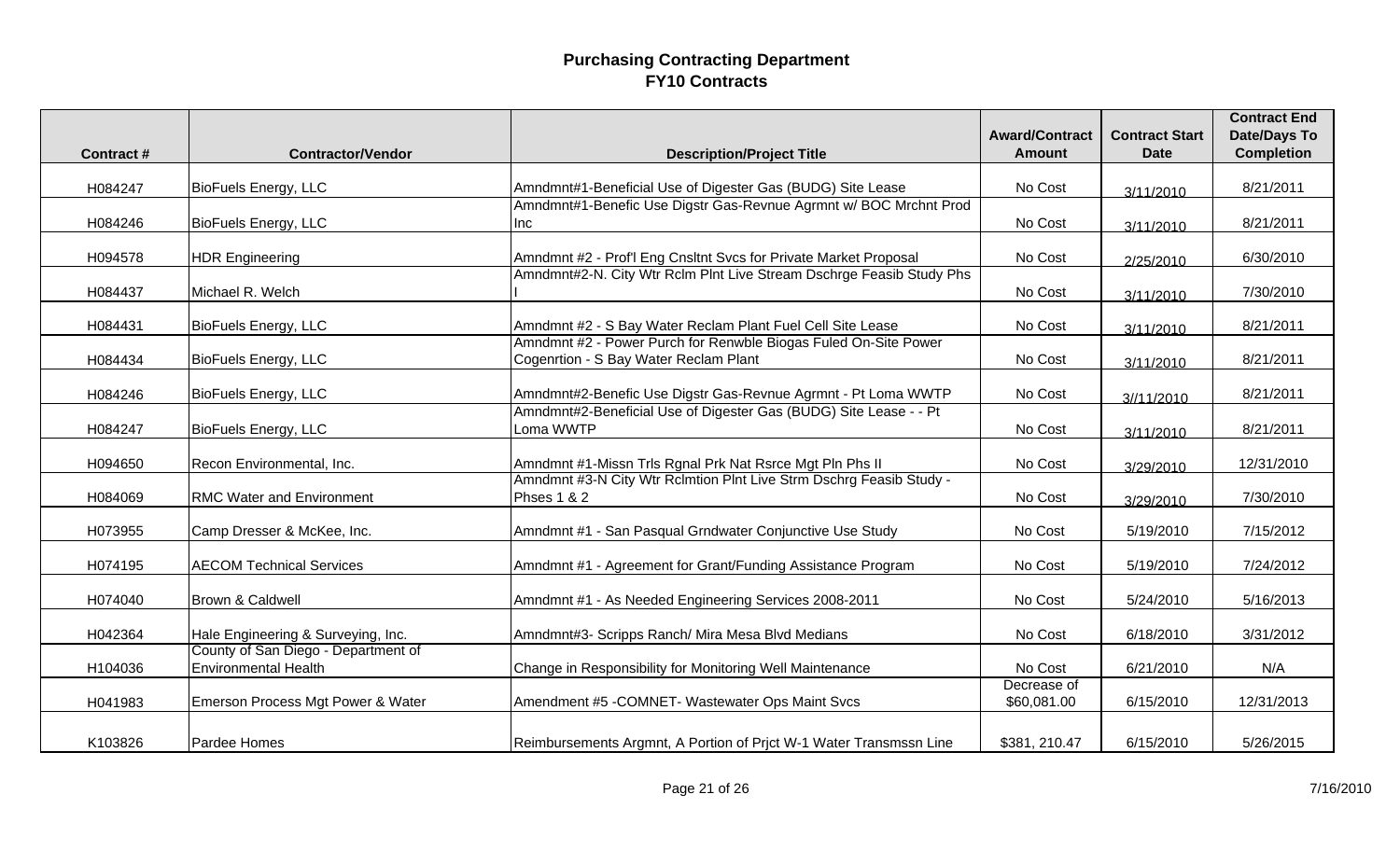| <b>Contract#</b> | <b>Contractor/Vendor</b>             | <b>Description/Project Title</b>                                                                                                | <b>Award/Contract</b><br><b>Amount</b> | <b>Contract Start</b><br><b>Date</b> | <b>Contract End</b><br><b>Date/Days To</b><br><b>Completion</b> |
|------------------|--------------------------------------|---------------------------------------------------------------------------------------------------------------------------------|----------------------------------------|--------------------------------------|-----------------------------------------------------------------|
|                  |                                      |                                                                                                                                 |                                        |                                      |                                                                 |
| H063074          | Simon Wong Engineering               | Amendment #1 - Palm Ave/I-805 Interchange Imprvmnts<br>Indirect Potable Reuse/Rsrvoir Augmntion Dmns Prict - Prict Mgt & Public | \$4,076,792.00                         | 12/3/2009                            | 8/13/2011                                                       |
| H094789          | RMC Water and Environment            | Outreach                                                                                                                        | \$3,281,353.00                         | 2/25/2010                            | 6/30/2013                                                       |
| H084393          | Estrada Land Planning                | As-Needed Landscape Architect - Contract I                                                                                      | \$3,000,000.00                         | 9/4/2009                             | 9/4/2012                                                        |
| H084384          | Platt & Whitelaw                     | As-Needed Consultant for Archit Svces - Contract 1                                                                              | \$3,000,000.00                         | 9/4/2009                             | 9/4/2012                                                        |
| H084386          | Manuel Oncina Architects, Inc.       | As-Needed Consultant for Archit Svces - Contract 2                                                                              | \$3,000,000.00                         | 12/7/2009                            | 12/7/2012                                                       |
| H084417          | <b>Schmidt Design Group</b>          | As-Needed Landscape Architect - Contract II                                                                                     | \$3,000,000.00                         | 12/31/2009                           | 12/31/2012                                                      |
| H052911          | <b>Weston Solutions (MEC-Weston)</b> | Amndmnt #3 - As-Nded Water Quality Monitoring Svces                                                                             | \$2,532,500.00                         | 8/13/2009                            | 9/15/2010                                                       |
| H084402          | Harris & Associates Inc.             | As-Needed Const Mgt Svces for E&CP Field Division                                                                               | \$2,500,000.00                         | 1/7/2010                             | 1/7/2013                                                        |
| H074007          | University of California, San Diego  | Amndmnt#2- Evaluations of Coastal Ecosystem with UCSD                                                                           | \$1,499,721.00                         | 6/18/2010                            | 6/30/2014                                                       |
| H03964           | <b>HDR Engineering</b>               | Amndmnt #2 - Pump Stations Upgrade                                                                                              | \$1,484,481.00                         | 5/14/2010                            | 6/30/2012                                                       |
| H084369          | Lee & Ro, Inc.                       | As-Needed Electrical Control Systems/Eng Consultant                                                                             | \$1,000,000.00                         | 9/30/2009                            | 9/30/2012                                                       |
| H084388          | Lee & Ro, Inc.                       | As-Needed Mechanical Eng Svces Consultants - Contract 2                                                                         | \$1,000,000.00                         | 11/12/2009                           | 11/12/2012                                                      |
| H104856          | <b>RBF Consulting Group</b>          | Habor Dr Pipeline & Lindberg Field 16" Cast Iron Rplcmnt Prjcts                                                                 | \$996,177.00                           | 6/15/2010                            | 12/31/2012                                                      |
| H072532          | <b>Helix Environmental</b>           | Amndmnt #2 - As-Nded Cnsltnt Svces - Long Term Drnge Maint                                                                      | \$922,970.00                           | 9/28/2009                            | 9/28/2014                                                       |
| H094679          | <b>UCSD</b>                          | Point Loma Ocean Outfall Plume Behavior Study                                                                                   | \$803,000.00                           | 11/10/2009                           | 4/30/2011                                                       |
| H094811          | GeoSyntec Consultants, Inc.          | Alta La Jolla Drive Drainage Repair Prjct - Phs II                                                                              | \$699,899.00                           | 7/9/2009                             | 6/30/2014                                                       |
| H094649          | <b>Nasland Engineering</b>           | Old Otay Mesa Rd Imprvmnts Plans/Specs/Environ Docs                                                                             | \$660,000.00                           | 6/18/2010                            | 10/31/2014                                                      |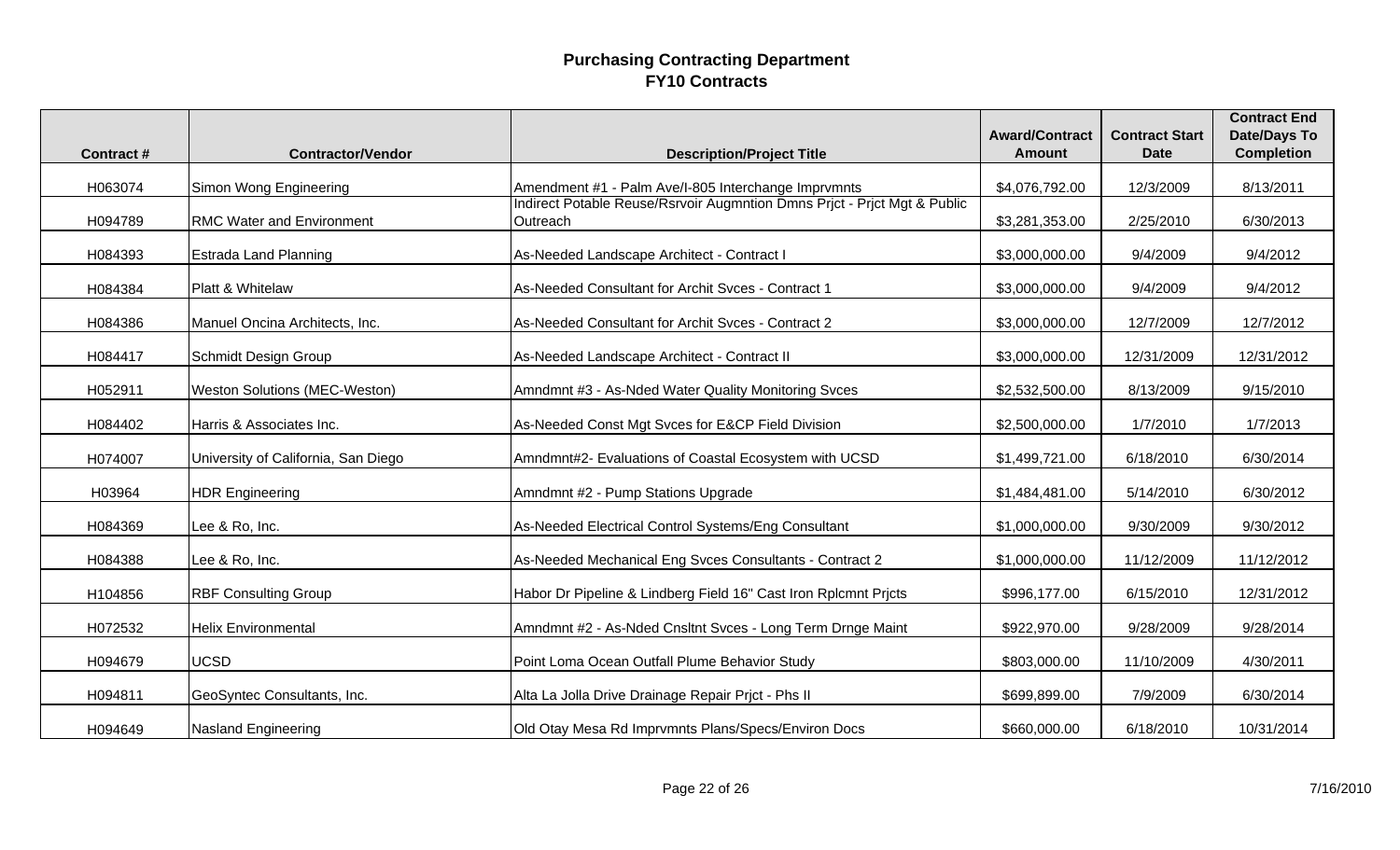| <b>Contract#</b> | <b>Contractor/Vendor</b>                    | <b>Description/Project Title</b>                         | <b>Award/Contract</b><br><b>Amount</b> | <b>Contract Start</b><br><b>Date</b> | <b>Contract End</b><br><b>Date/Days To</b><br><b>Completion</b> |
|------------------|---------------------------------------------|----------------------------------------------------------|----------------------------------------|--------------------------------------|-----------------------------------------------------------------|
|                  |                                             |                                                          |                                        |                                      |                                                                 |
| H084086          | LSA Associates, Inc.                        | Amndmnt #1 - As-Nded Environmental Svces                 | \$500,000.00                           | 3/29/2010                            | 8/2/2012                                                        |
| H094482          | <b>Wallace Roberts &amp; Todd</b>           | Torrey Pines City Park General Dev Plan                  | \$455,635.00                           | 7/9/2009                             | 5/15/2014                                                       |
| H102540          | <b>City of National City</b>                | Sewage Transportation Agrmnt - City of National City     | \$307,500.00                           | 9/03/2009                            | 12/31/2050                                                      |
| H103788          | City of Coronado                            | Sewage Transportation Agrmnt - City of Coronado          | \$307,500.00                           | 9/03/2009                            | 12/31/2050                                                      |
| H084428          | <b>Aquatic Design Group</b>                 | Memorial Park Swimming Pool                              | \$280,810.00                           | 7/21/2009                            | 4/15/2014                                                       |
| H031183          | Rob Wellington Quigley/Tucker Sandler Nobel | Amndmnt #7 - San Diego New Central Library               | \$256,169.00                           | 3/29/2010                            | 9/30/2014                                                       |
| H094563          | PBS&J                                       | As-Nded Civil Engineering Consulting                     | \$250,000.00                           | 7/21/2009                            | 8/4/2012                                                        |
| H104948          | U.S. Geological Survey                      | Amndmnt #1 - Cooperative Hydrogeolog Investig Agrmnt     | \$250,000.00                           | 6/25/2009                            | 6/30/2013                                                       |
| H063146          | GeoLogic Associates, Inc.                   | Amndmnt #1 - As-Nded Lndfill Grndwater Monit Prgrm       | \$250,000.00                           | 10/14/2009                           | 2/15/2011                                                       |
| H094709          | Dudek & Associates                          | Gen'l Environ As-Nded Consulting Svces                   | \$250,000.00                           | 10/30/2009                           | 10/30/2014                                                      |
| H104887          | Kennedy/Jenks Consultants, Inc.             | As-Nded General Civil Engineering Consulting Services    | \$250,000.00                           | 5/25/2010                            | 5/17/2015                                                       |
| H094845          | <b>Helix Environmental</b>                  | Land Management Plan                                     | \$250,000.00                           | 6/21/2010                            | 5/1/2013                                                        |
| H084355          | <b>RBF Consulting</b>                       | 2009 Design of Guardrails Citywide                       | \$249,725.00                           | 8/7/2009                             | 6/30/2011                                                       |
| H104980          | T.Y. Lin International                      | Rose Creek Bikeway Bridge Design                         | \$246,000.00                           | 3/11/2010                            | 12/1/2013                                                       |
| H073501          | W.G. Zimmerman Engineering Inc.             | Amndmnt #2 - Talbot St Slope Restoration                 | \$242,079.40                           | 7/9/2009                             | 5/8/2012                                                        |
| H094761          | MWH Americas (Montgomery Watson)            | As-Nded Mission Bay Ldfill Regulatory Compliance Rprting | \$240,000.00                           | 2/25/2010                            | 2/25/2015                                                       |
| H084294          | AECOM USA, Inc.                             | Mt. Abernathy Green St Infiltration Projct               | \$239,930.00                           | 9/30/2009                            | 1/30/2012                                                       |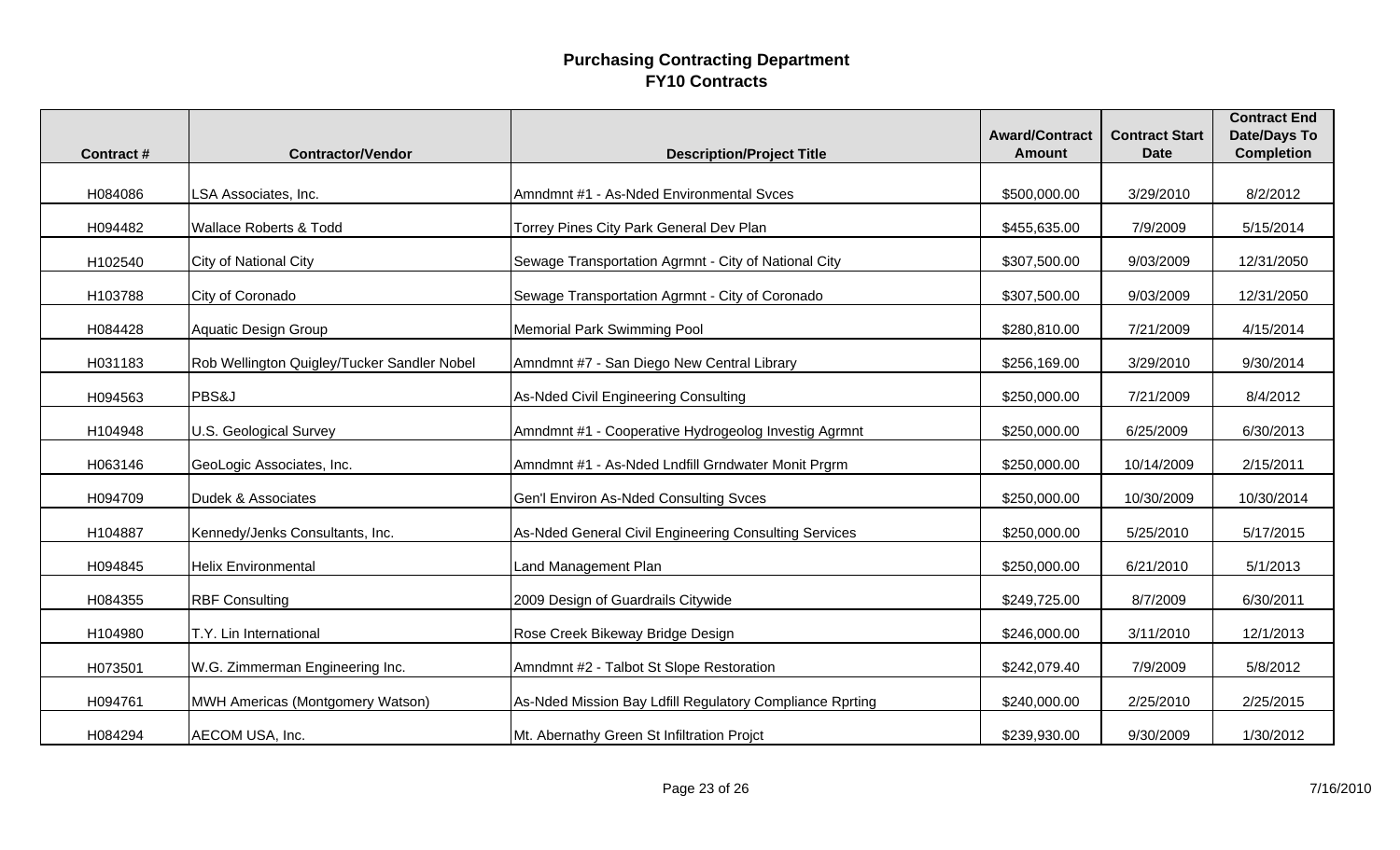| <b>Contract#</b> | <b>Contractor/Vendor</b>                  | <b>Description/Project Title</b>                               | <b>Award/Contract</b><br><b>Amount</b> | <b>Contract Start</b><br><b>Date</b> | <b>Contract End</b><br><b>Date/Days To</b><br><b>Completion</b> |
|------------------|-------------------------------------------|----------------------------------------------------------------|----------------------------------------|--------------------------------------|-----------------------------------------------------------------|
| H094520          | <b>Wallace Roberts &amp; Todd</b>         | <b>Uptown Community Plan Update</b>                            | \$150,000.00                           | 8/6/2009                             | 12/1/2011                                                       |
| H063408          | <b>URS Corporation</b>                    | Amndmnt #1 - Long Term Disposal Capacity Project               | \$125,000.00                           | 10/13/2009                           | 8/2/2011                                                        |
| H094546          | KTU+A                                     | <b>Greater North Park Community Plan Update</b>                | \$118,900.00                           | 8/6/2009                             | 12/1/2011                                                       |
| H064273          | Regents University of California          | Amndmnt #1 - As-Nded Oceanographic Spprt Svces                 | \$100,000.00                           | 8/26/2009                            | 11/13/2010                                                      |
| H084375          | Harris & Associates Inc.                  | Amndmnt #4 - 4141 Ruffin Road Storm Drain Emergency Repair     | \$86,500.00                            | 4/12/2010                            | 12/31/2010                                                      |
| H031108          | Roesling Nakumura Architects, Inc.        | Amndmnt #1 - Design of La Jolla Shores Lifgrd Stn              | \$75,000.00                            | 3/3/2010                             | 12/1/2011                                                       |
| H031107          | Roesling Nakumura Architects, Inc.        | Amndmnt#1- Design of La Jolla Cove Lifgrd Stn                  | \$75,000.00                            | 6/21/2010                            | 12/1/2011                                                       |
| H073691          | Seo Consulting, Inc.                      | Amndmnt #1 - As-Nded Agrmnt for SDG&E Audit Consultant         | \$65,405.00                            | 12/28/2009                           | 12/28/2010                                                      |
| H094815          | <b>Carpenter Environmental Associates</b> | Study of Wastewater Recycling                                  | \$65,000.00                            | 8/12/2009                            | 1/13/2012                                                       |
| H084362          | KTU+A                                     | Cabrillo Hts Neigh Park Imprvmnts                              | \$63,567.00                            | 8/4/2009                             | 10/31/2013                                                      |
| H094670          | Towill                                    | Aerial Survey/Mapping/Digitizing for SDG&E Blocks 4Z, 7A,8B    | \$57,144.00                            | 11/12/2009                           | 4/30/2011                                                       |
| H084422          | Recon Environmental, Inc.                 | Amndmnt #1 - Env Impct Rprt for Otay Mesa Comm Plan Update     | \$54,400.00                            | 9/29/2009                            | 3/31/2010                                                       |
| H063035          | <b>RBF Consulting</b>                     | Amndmnt #4 - Feasib Study for Aldine Dr Slope Restoration      | \$52,700.00                            | 5/25/2010                            | 9/6/2015                                                        |
| H094676          | Merkle & Associates, Inc.                 | Mission Bay Eelgrass Mitigation Bank Revisions                 | \$51,944.00                            | 9/28/2009                            | 12/31/2011                                                      |
| H102770          | Kinder Morgan                             | Pipeline Engineering Agreement - Carroll Canyon Road Extension | \$50,000.00                            | 02/25/2010                           | 8/4/2011                                                        |
| H094702          | Infrastructure Engineering                | Carmel Vly Recycled Water Pipeline - Sole Source               | \$48,756.00                            | 10/8/2009                            | 5/15/2013                                                       |
| H094650          | Recon Environmental, Inc.                 | Mission Trls Rgnal Prk Nat Resource Mgt Plan Phs II            | \$39,766.00                            | 3/29/2008                            | 12/31/2010                                                      |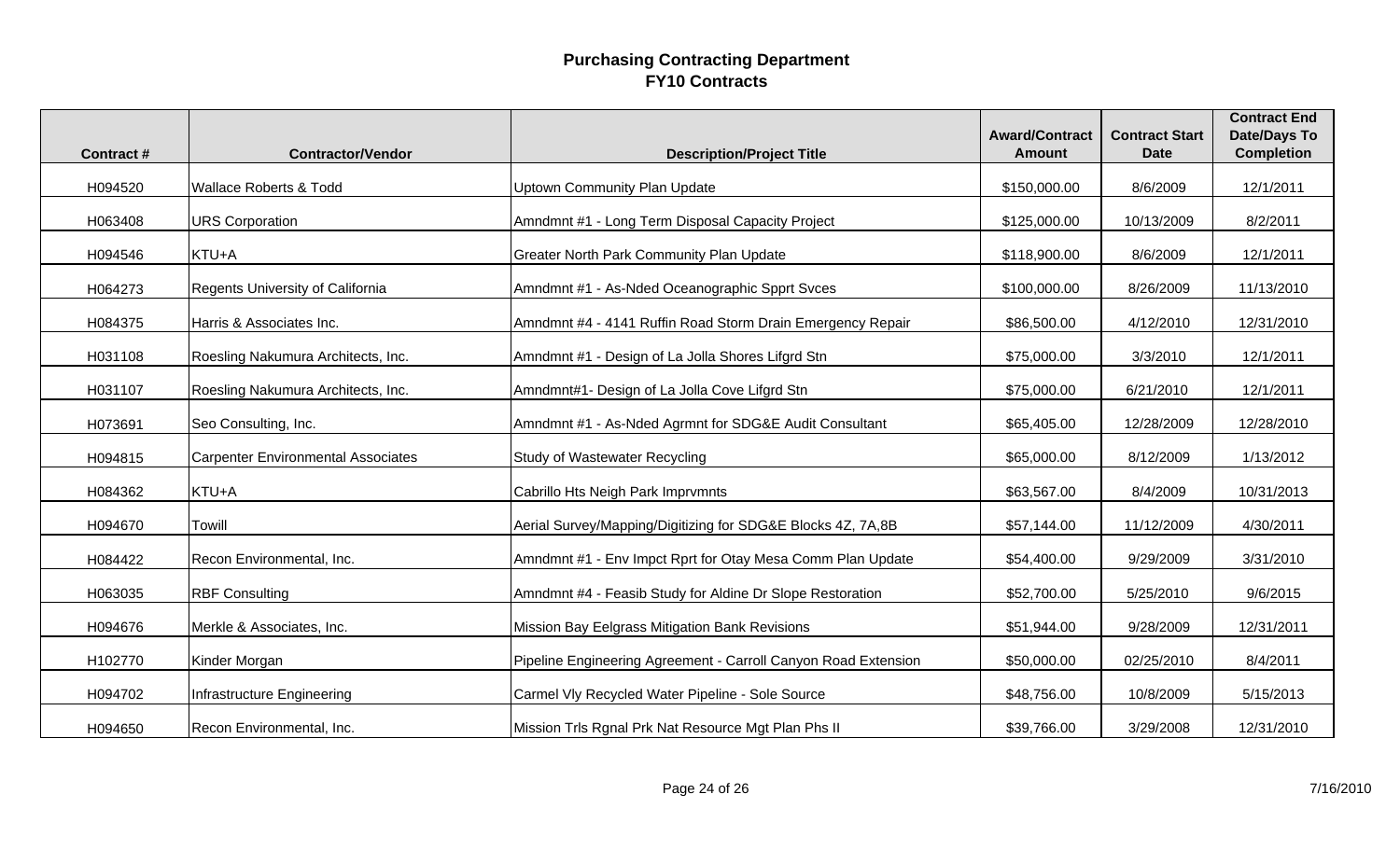| <b>Contract#</b> | <b>Contractor/Vendor</b>             | <b>Description/Project Title</b>                                 | <b>Award/Contract</b><br><b>Amount</b> | <b>Contract Start</b><br><b>Date</b> | <b>Contract End</b><br><b>Date/Days To</b><br><b>Completion</b> |
|------------------|--------------------------------------|------------------------------------------------------------------|----------------------------------------|--------------------------------------|-----------------------------------------------------------------|
| H064880          | Dudek & Associates                   | Amndmnt #1 - First SD River Imprvmnt Project                     | \$39,305.00                            | 5/24/2010                            | 4/1/2011                                                        |
| H094570          | <b>Rick Engineering</b>              | Kearny Villa Bike Path Study                                     | \$35,000.00                            | 12/02/2009                           | 5/30/2011                                                       |
| H094571          | Linscott, Law & Greenspan            | India Street Improvement Study                                   | \$35,000.00                            | 12/3/2008                            | 4/1/2011                                                        |
| H094578          | <b>HDR Engineering</b>               | Amndmnt #1 - Prof'l Eng Cnsltnt Svcs for Private Market Proposal | \$25,000.00                            | 2/25/2010                            | 6/30/2010                                                       |
| H094719          | Ourston Roundabout Engineering, Inc. | Villa De La Valle/El Cmno Real Roundabout Feasib Study           | \$25,000.00                            | 7/6/2009                             | 12/30/2009                                                      |
| H094841          | The Land Design Collaborative        | Linda Vista Community Park Picnic Area                           | \$25,000.00                            | 12/02/2009                           | 12/31/2010                                                      |
| H094788          | Ourston Roundabout Engineering, Inc. | 1-5 Sorrento Valley Area Roundabout Feasibility Study            | \$25,000.00                            | 12/3/2009                            | 6/30/2010                                                       |
| H094577          | <b>DEC</b> Engineers                 | <b>NCWRP Air Conditioning</b>                                    | \$25,000.00                            | 12/22/2009                           | 7/31/2010                                                       |
| H094706          | SC Engineers, Inc.                   | Smart Energy Management System (SEMS)                            | \$25,000.00                            | 12/31/2009                           | 6/30/2011                                                       |
| H073797          | Psomas                               | Amndmnt #1 - Seismic Retrofit of Water Transmssn Pipelines       | \$25,000.00                            | 12/31/2009                           | 4/17/2012                                                       |
| H084079          | <b>TMAD Taylor Gaines Inc.</b>       | Ridgehaven Backup Generator                                      | \$24,980.00                            | 11/12/2009                           | 12/31/2009                                                      |
| H104992          | <b>Foothill Associates</b>           | Juniper St Sidewalk (Felton-Westland) - Biolog Assessment        | \$24,850.00                            | 2/9/2010                             | 6/30/2011                                                       |
| H094787          | Obrien-Largen Inc.                   | Moisture Scan and Design of Roof Projects                        | \$24,800.00                            | 4/12/2010                            | 8/30/2011                                                       |
| H084196          | Stantec Consulting, Inc.             | Amndmnt #1 - Kellogg Park Green Lot Infiltration Project         | \$24,520.00                            | 2/25/2010                            | 6/30/2010                                                       |
| H105123          | Towill, Inc.                         | SDG&E UDD Block 1J Ph II                                         | \$24,320.00                            | 6/30/2010                            | 8/1/2011                                                        |
| H073856          | Glenn A. Rick Engineering.           | Amndmnt#1- Roosevelt Middle School Joint Use Improvements        | \$24,000.00                            | 6/18/2010                            | 6/11/2012                                                       |
| H104991          | TEC Inc.                             | Lyon's Peak Grounding - Workplan & Site Excavation               | \$20,100.00                            | 3/29/2010                            | 10/30/2010                                                      |